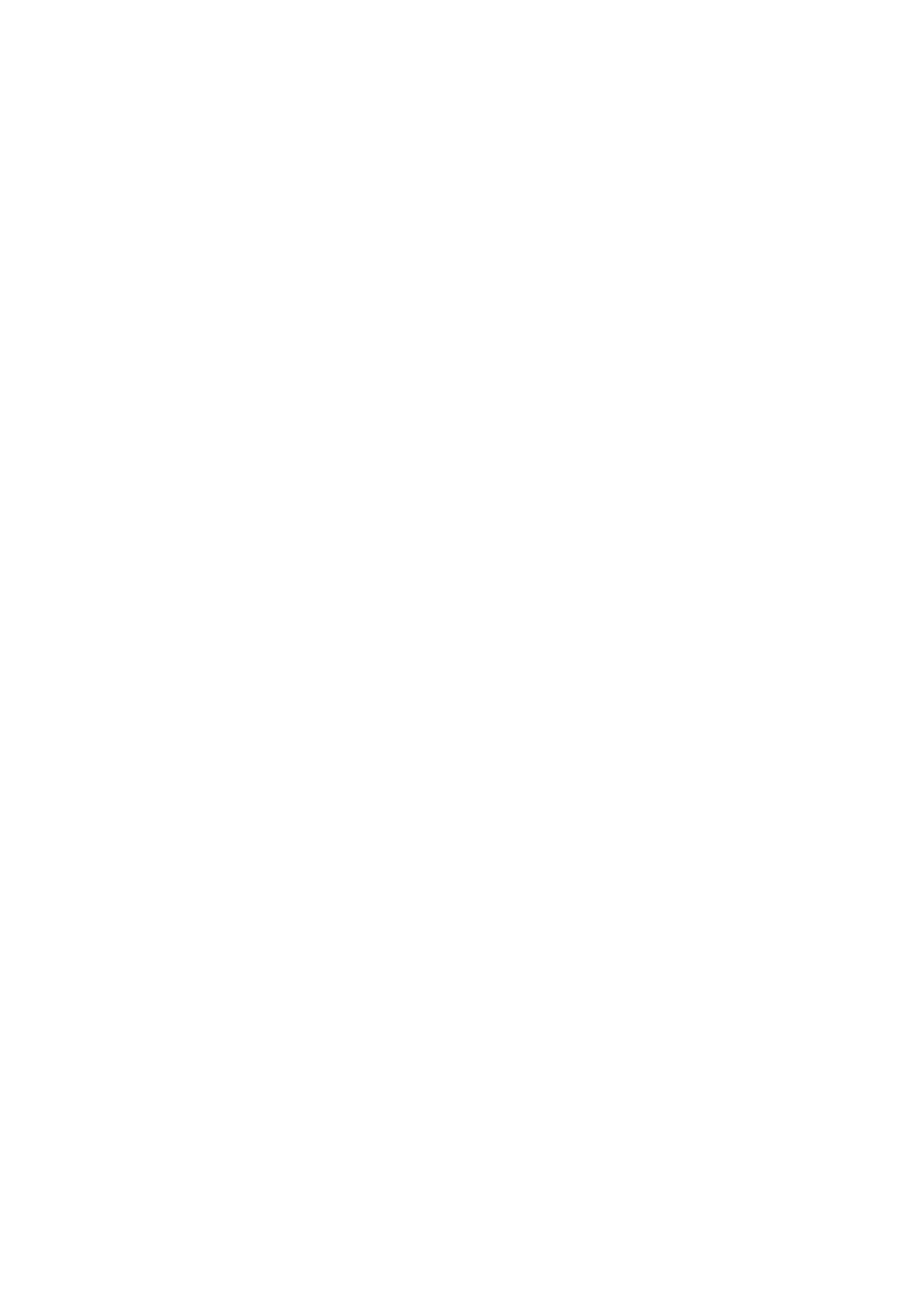جس*تارهای سیاسی معاصر*، پژوهشگاه علوم انسانی و مطالعات فرهنگی فصل نامهٔ علمی (مقالهٔ یژوهشی)، سال یازدهم، شمارهٔ چهارم، زمستان ۱۳۹۹، ۲۶۹ – ۲۹۱

# کارکرد دیپلماسی رسانهای صدا و سیمای ج.ا.ا برای تأمین منافع ملی در دوران بحران کرونا

رضا شكرى رفسنجاني ً ابراهيم الوشه""، احمد امين فرد""، سيد محمد حسبني .\*\*\*

#### حكىدە

امروزه بدون استفاده از دیپلماسی رسانهای و فناوریهای نوین ارتبـاطی هـیچ کشـوری نمـی تواند در عرصههای بین المللی به اقناع افکار عمومی بپردازد و به منافع ملی کشـورش دسـت يابد. همچنين رسـانههــا در زمــان وقــوع بحران نقش مهمي دارند و مي تواننــد در مراحــل مختلف بحران اطـلاع رسـاني صـحيح و بـه موقـع از گسـترش خسـارات ناشـي از بحـران جلوگیری کنند. صدا و سیمای ج.ا.ا به عنوان بزرگتـرین سـازمان رسـانه ای کشـور نقشـی اساسی در سیاست خارجی و دیپلماسی رسانه ای کشورمان به عهـده دارد. در مقاله حاضر که به روش کتابخانهای، اسناد و مدارک علمی انجام شده است، ضمن مـروری بـر مفـاهیم دیپلماسی رسانهای، صدا و سیما، منافع ملی، بحران و کرونا، نقش دیپلماسی رسـانهای صـدا و سیمای ج.ا.ا در دستیابی به منافع ملی در دوران بحران کرونـا مـورد بررسـی قـرار گرفتـه است. نتيجه اين تحقيق نشان داد : كـاركرد ديپلماسـي رسـانه اي صـدا و سـيماي ج.ا.ا. در دوران بحران کرونا را می توان به ۸ کارکرد شامل ٤ کارکرد جامع و کل نگرانه و ٤ کـارکرد ژرفانگر تقسیم کرد. برای دستیابی ایران به منافع ملـی حـداکثری بایـد همـه کارکردهـای

> \* دانشجوی دکتری روابط بین الملل، دانشگاه آزاد اسلامی واحد رفسنجان (نویسندهٔ مسئول)، reza.shokri2112@yahoo.com

\*\* استاديار روابط بين الملل، عضو هيئت علمي دانشگاه آزاد اسلامي واحد رفسنجان، e\_anoshin@yahoo.com \*\*\* دکترای مدیریت رسانه، مدرس دانشگاه علمی کاربردی تهران، aaaminfard@gmail.com \*\*\*\* دكتراى فقه و مبانى حقوق اسلامى، استاديار عضو هيئت علمى دانشگاه تهران، hoseini.sm@ut.ac.ir تاريخ دريافت: ۰۹/۰۹/۰۹/۰۳۹۹، تاريخ پذيرش: ۱۳۹۹/۱۱/۰۱

Copyright © 2018, IHCS (Institute for Humanities and Cultural Studies). This is an Open Access article distributed under the terms of the Creative Commons Attribution 4.0 International, which permits others to download this work, share it with others and Adapt the material for any purpose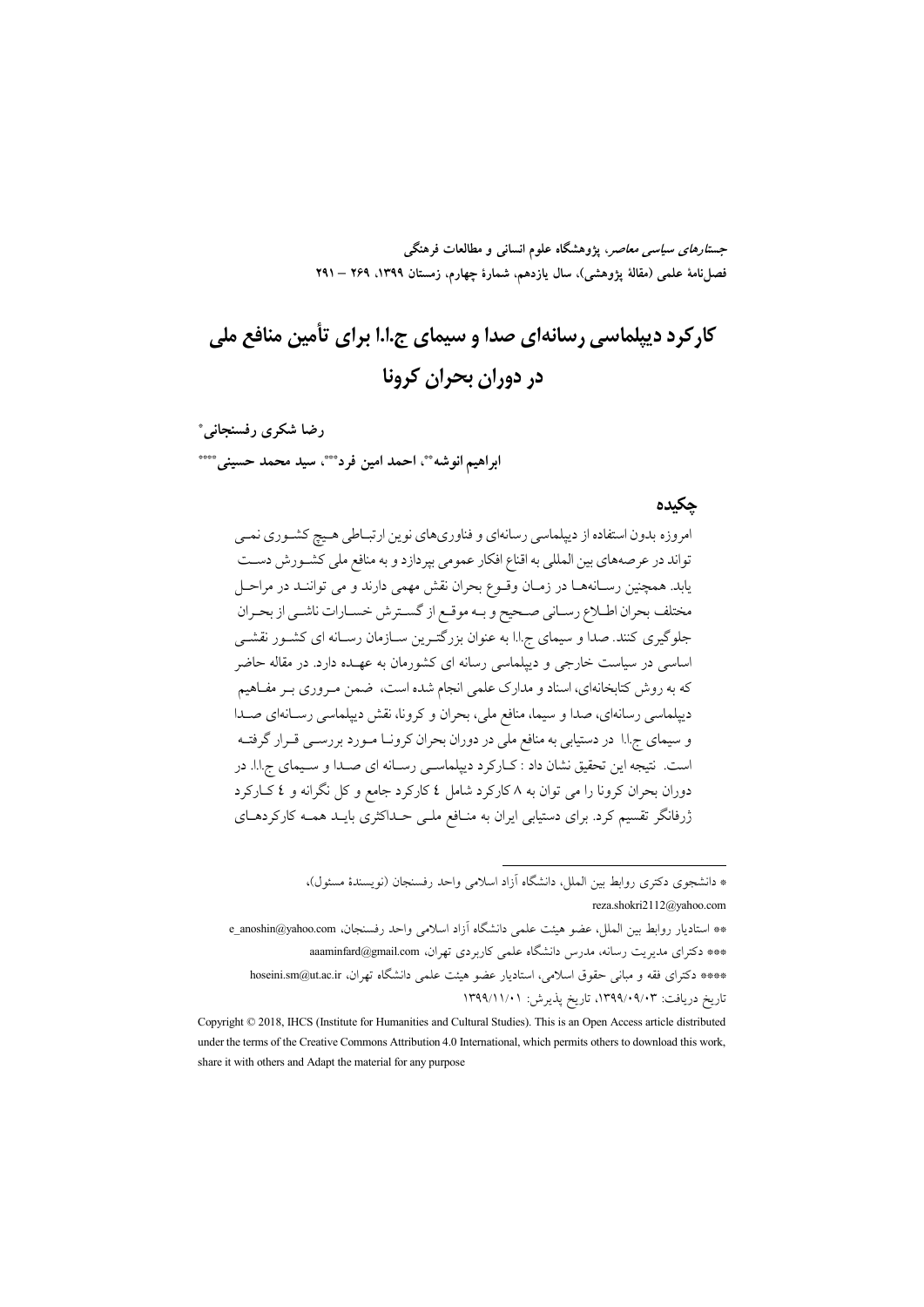#### ٠. مقدمه

در فضاي جديد رسانهاي و در عصر ارتباطات و اطلاعات، ديپلماسي رسانهاي به عنـوان يكـي از مهم ترین ابزارهای مبادلات سیاسی و تعاملات بین کشورها در سطح جهانی مطرح میشود که بخش مهمی از دیپلماسی عمومی کشورهای قدرتمند جهـانی را بـه خـود اختصـاص داده است(تاجران و همكاران ١٣٩٦٠ ). در عصر كنوني روابط بين كشورها را تنهـا حاكميـتهـا تعيـين نمـيكننـد، بلكـه مجموعـه دولـتهـا، افكـار عمـومى و فنـاورىهـاى اطلاعـاتى ارتباطي(رسانهها) معادلات روابط بين الملل را ميسازند. جهاني شدن ارتباطات موجب شـده تا دولتها پیش از دریافت گزارش نمایندگان خود نسبت به موضوعات مهم، از طریـق رسـانه های بین المللی به اطلاعات لازم دست یابند (سلطانیفرو خانزاده ،۱۳۹۳). دسترسی بــه رســانه ها به ویژه رسانههای جهانی گفتمان ساز، راههای بیشتری برای نفوذ بر مـردم، سیاسـتمداران و نخبگان فکری خارجی را به همراه دارد(خـرازی آذر،١٣٩٤). بحـرانهـا نيـز از ابتـدا يکـي از واقعیتهای اجتناب ناپذیر زندگی بشر بوده اند و بشریت همیشه با انواع مختلفی از بحـرانهـا مواجه بو ده است. از بحرانهايي چون قحطي، خشكسالي، سيل، زلزله و شـيوع بيمـاريهـاي واگيردار گرفته تا بحرانهايي چون جنگ، آلودگي اَب و هوا و محيط زيست و ... تمـامي ايـن بحرانها به ميزان حجم شان آسيبها و لطمات متفاوتي به محيطي كه در أن رخ مي دهنـد وارد میکنند(پای و همکاران.۱۳۸۰).از طرفی رسانههـا نــه تنهـا منبــع مهمــی از اطلاعــات بــرای تصمیم گیرندگان عرصه سیاست در نظر گرفته مے شـوند، بلکـه کانـالی بـرای ارتبـاط بـین دولتها نيز به حساب مي آيند. اين رسانهها هستند كه اطلاعات مربوط به مسائل جهاني بـه ويژه جنگها، بحرانها و انتخابات را بـه مـردم مـىرسـانند(Zhang ، 23 . 2010). در دوران بحران کرونا دیپلماسی رسانهای با استفاده از رسانههای مختلف دنبـال مـی شـود. برخـی از فعالیتها شامل کنفرانس ها، مصاحبهها و دیدار سران کشورهای مختلف بـا یکـدیگر هســتند که نشان دهنده عصری جدید در روابط بین الملل است(رزمجو و همکاران،۱۳۹۵). ســازمان صدا و سـيماي ج.ا.ا هـم بـا داشـتن ١٥٦ شـبكه راديـويي و تلويزيـوني شـامل ٢٠ شـبكه تلویزیونی ملی، ۱۲ شبکه رادیویی ملی، ۳۳ شبکه رادیــویی اســتانی و ۳۳ شــبکه تلویزیــونی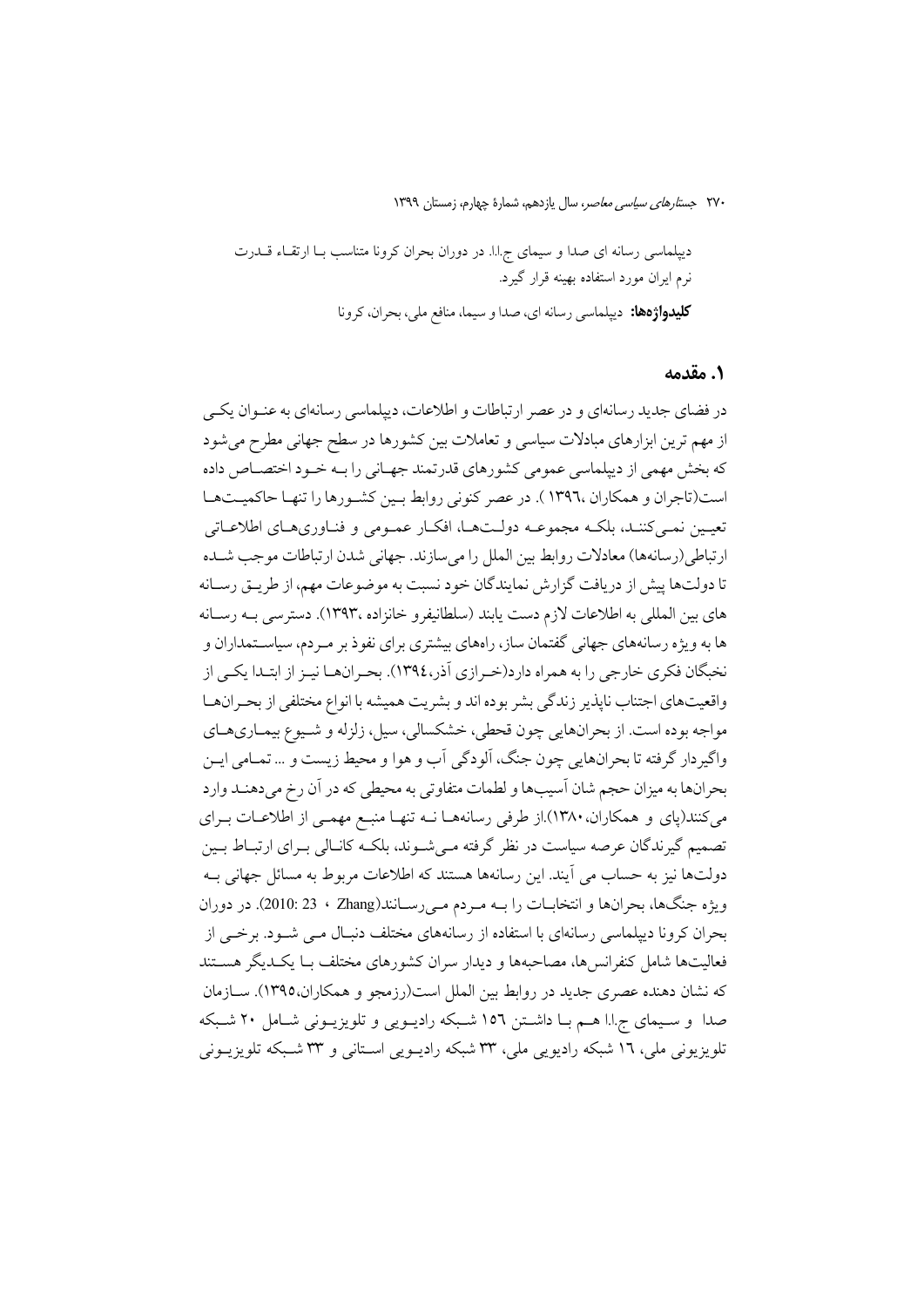استانی، ٦ رادیوی شهری، ١٣ شبکه تلویزیونی برون مرزی، ٣٥ شبکه رادیویی بـرون مـرزی به ٣٣ زبان بين المللي، و بـا تعـداد ١٧ دفتـر خبـري و رسـانهاي در سـطح جهـان، يكـي از بزرگتــرين ســـازمانهـــاي رســـانهاي دنياســـت كـــه فعاليـــتهـــايش درحـــوزه رســـانه و سیاست(دیپلماسی رسانهای) و قدرت نرم ایران در دوران بحران بیماری کرونـا پیچیـدگی و گستردگی خاص خود را دارد.

### ٢. ضرورت و اهميت تحقيق

همه گیری جهانی ویروس کرونا تهدیدی جدی را متوجه سلامت و امنیت جامعه جهانی کرده است؛ تهدیدی که به واسطه شدت و گستره ارتباطات انسانی و مراودات اقتصـادی در جهـان امروز مرزی نمی شناسد. قرار گرفتن ایران در فهرست یکی از قربانیان اصلی ویروس کرونا در کنار دشواری واردات مواد اولیه، داروها و تجهیزات پزشکی به واسطه تحریمهـا، کشـورمان را با مسئولیتی خطیر مواجه کرده است؛ مسئولیتی که انجام صحیح آن منوط به شکل گیـری یـک عزم ملي و همكاري همه جانبه تمام دستگاههاي اجرايي و به طور مشــخص، دو وزارت خانــه خارجه و بهداشت و همکاری نهـاد بانـک مرکـزی و صـدا و سـيما اسـت. بنـابراين اسـتفاده حداکثری از ظرفیت دیپلماسی رسانهای رسانههای کشور به ویژه رسانه ملی بـا هـدف ارتقـای قدرت نرم ایران برای دستیابی حداکثری به منافع ملـی در دوران بحـران کرونـاو بــه دنبـال آن شناخت کارکرد دیپلماسی رسانه ای صدا و سیمای ج.ا.ا. در دوران بحـران کرونـا بسـيار بـا اهمت و ضروربست.

#### ۳. بیان مسئله

مفهوم دیپلماسی سلامت جهانی برای اولین بار در سال ۱۸۵۱ میلادی زمـانی کـه کشـورهای اروپایی در اولین کنفرانس بهداشت درباره همکاری و هماهنگی برای بیماریهای وبا، طـاعون و تب زرد گرد هم آمده بودند به طور عملیاتی به کار گرفته شد(Fidler, 2001). امـا بـا گذشــت زمان دیپلماسی سلامت جهانی در بین جوامع نقش و اهمیت بیشتری پیدا کرد؛ تا جایی کـه در سالهاي اخير به عنوان يكيي از سـازوكارهاي بـين المللـي دولـتهـا بـراي پاسـخگويي بـه تهدیدهای سلامت جهانی تبدیل و از اولویتهای اصلی جوامع در سیاست خـارجی شـده است .( Brown. M,. Bergmann J, Novotny T, Mackey T., 2018 )عبور سـريع بيمـاريهـا از مرزهاي بين المللي و نيز انتقال ويروس هاي بيماريزا در جهان بدون مرز و تهديد شدن صلح،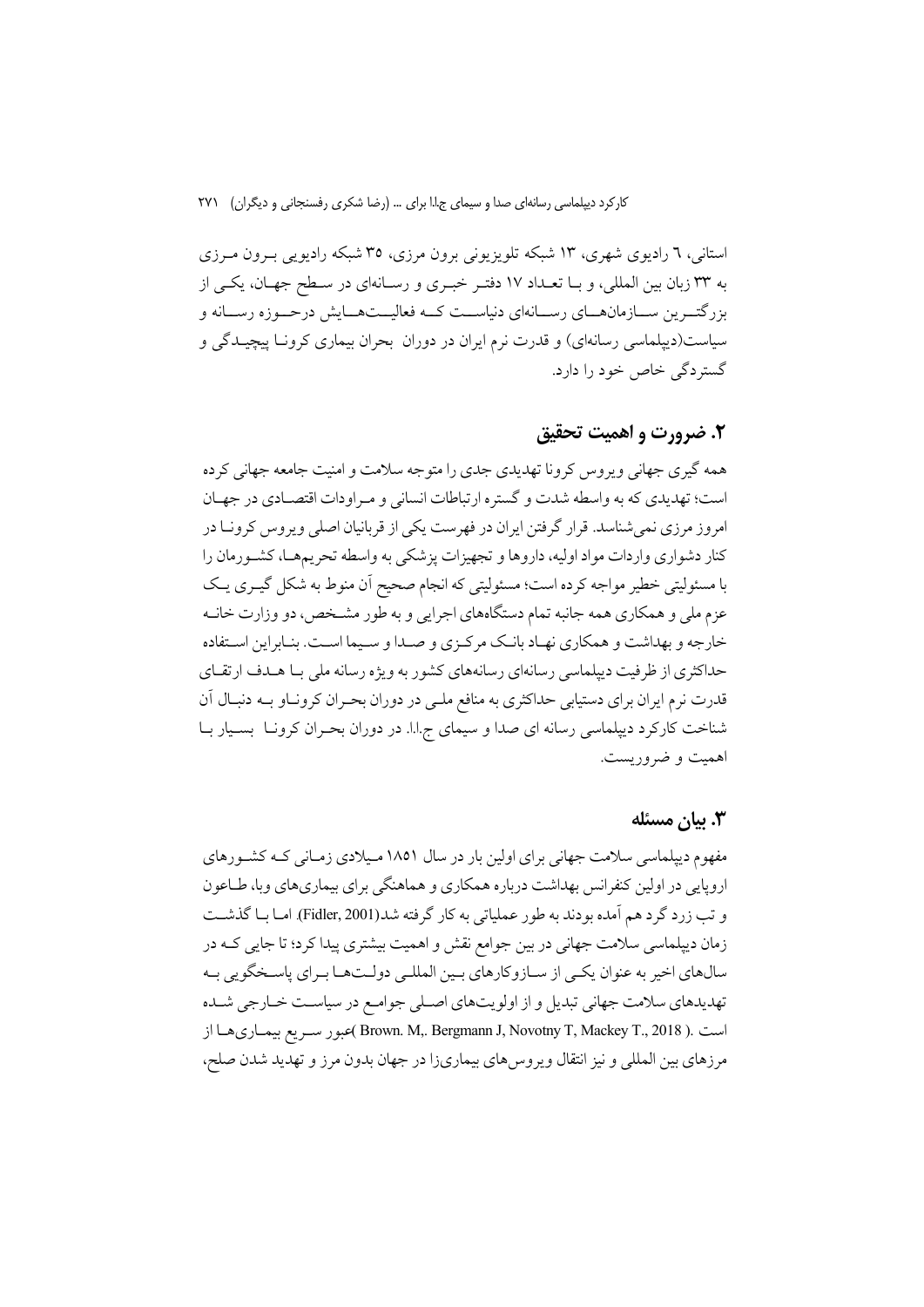امنیت و رشد اقتصادی و زیست محیطی، کشـورها را متوجـه لـزوم ارتباطـات قدرتمنـد بـین المللی در حوزه سلامت در بازار به سـرعت در حـال تغییـر جغرافیـای سیاسـی کـرده اسـت .(Khodayari Zarnagh R., 2017)علاوه بر ايـن بسـياري از چـالش(هـاي موجـود در سـلامت جهانی از جمله طغیان سارس در سال ۲۰۰۳ ، ایدز، ابولا و شـیوع پانـدمیهـا، اپیـدمیهـا از مرزهای ملی فراتر رفته و باعث ایجاد تقاضا برای سیاستهای مناسب و هماهنگ دیپلماتیک در سطح جهانی شده است ,Ruckert A. labonte R, lencucha R, Runnels V, Gagnon M) .(2016 چالشهایی از قبیـل همـهگیـری ویـروس کرونا(رعایـت فاصـله فیزیکـی و عـدم ملاقاتهای حضوری) تصویر متفاوتی از دیپلماسی سیاسی در سطح بین الملـل ارائــه کــرده است. از سوی دیگر ایران با چالشهای زیادی به ویژه رقابت با سایر قدرت هـای منطقـه ای و جهانی در حوزه گسترش نفوذ خود در جهان و منطقه که اکنون به رسـانههـا نیــز کشــیده شده است و مسائل زیست محیطی(پدیده ریزگردها)، خشکسالی، مسائل اقتصادی، تحریمها و جنگهای متعدد منطقهای و در حال حاضر بیماری کرونا مواجه است. بنابراین رسـانه ملـی و به ویژه شبکههای برون مرزی ج.ا.ا در راستای تقویت دیپلماسی رسانهای با هــدف ارتقــاء قدرت نرم و تامین منافع ملی ایران در دوران بیماری کرونا نقشی بسیار مهم بر عهـده دارنــد، مساله این تحقیق تبیین نقش و کارکرد دیپلماسی رسانهای رسانه ملی در دستیابی به منافع ملـی با وجود همه ی این چالش هاست.

#### ٤. بيشينة تحقيق

لی ژانگ در پژوهش خود با عنــوان «ظهــور چــین: برداشــت رســانه هــا و پیامــدهای آن در سياست بين الملل» معتقـد اسـت اكنـون فناوريهـاي نـوين ارتباطـاتي و اطلاعـاتي، گسـترهٔ دیپلماسی و سیاست خارجی را به روزنامه ها و شـبکه هـای تلویزیـونی کشـاندهاند؛ حتـی تصمیم گیرندگان سیاسی در دولتها و دیپلمات ها هم نمی تواننـد بهطـور مسـتقیم از مســائل جهانی مطلع شوند. بنابراین آنها هم با رجوع به رسانه های جمعی تصـویری کلـی از جهـان به دست می آورند. (۲۳۶: ۲۰۱۰) (Zhang

عبدالمهدی مستکین در پژوهش خود با عنوان « کارکرد دیپلماسی رسانه و تـأثیر تعـامل<sub>ی</sub> آن بر پویاسازی محیط سیاسـت خــارجی» به نظـر گالتونـگ در بــاره دیپلماســی رســانه ای اشاره کرده است. به اعتقاد یوهان گالتونگ امروزه دیپلماسی رسانه ای یـک جـزء پیوســته از ساختار قدرت جهانی در سیاست خارجی معاصر است، زیرا اصـولاً وجـود سلسـله مراتـب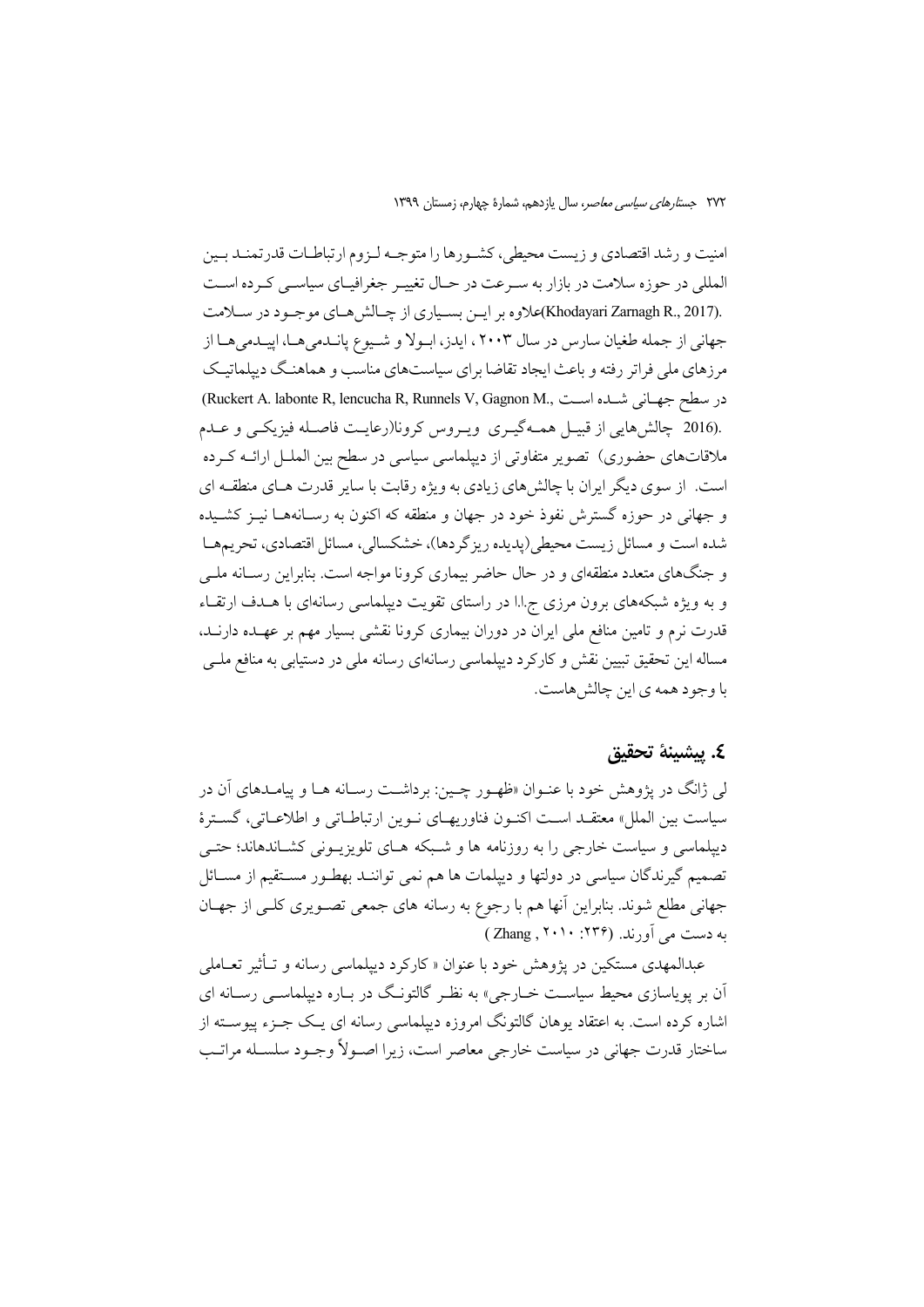در روابط بین الملل حاکی از وجود برتری رسانه ای است. هر چند برتری نظامی نیـز هنـوز نقش مهمی را در ساختار قدرت جهان ایفا می کند، اما به همـان انــدازه تفـوق در فــن اوری ارتباطات نیز بر روی هویت ملی و تصویر بین المللی یک کشور تــأثیر مــی گــذارد. توانــایی یک کشور در به کارگیری رسانه های بین المللی بـه منظـور نشـان دادن موقعیـت و منزلـت قدرت خود و یافتن جایگاهی مناسب در سلسـله مراتـب سیاسـی جهـان و در واقـع ایجـاد تصویر بین المللی مطلوب که حاکی از هویت ملی برتر آن کشور است، اهمیـت بسـیار دارد (مستكين، ١٣٨٧ ، ص ٢٥ ).

داوود دعاگویان در پژوهش خود با عنوان «نقش تلویزیون جهـانی در دییلماســ رسـانه ای و سیاست خارجی» به نکته مهم زیر اشاره کرده است:

پیشبرد سیاست خارجی و دیپلماسی بیش از بیش به میزان تأثیر گذاری تاکتیکهای خبـری و رسانه ای وابسته شده است. فضایی که سیاستمداران را بر آن داشته است کـه پـیش از هـر عمل سیاسی، به سنجش اخبار رسانه ها بیردازند و با جلب افکار عمومی، بـر قــدرت عمــل سياسي خود بيفزايند. (دعاگويان، ١٣٨٨: ٧٥)

# ٥. مباني مفهومي تحقيق

### ۱.۵ دیپلماسی رسانه ای

دیپلماسی رسانهای به استفاده از رسانهها به منظور ارتقای سیاست خــارجی اطــلاق مــی گــر دد. دیپلماسی رسانهای به مجموعه ساز و کارهایی اطلاق می شود کـه از طریـق رسـانه مـی تـوان بخشی از سیاستها را بر مردم، احزاب، سیاستمداران، گروهها، نهادها، سازمانهای بین المللـی و حتى ديگر دولتها اعمـال نمـود(نـوابخش، 1387 ). بـراي اجـراي ديپلماسـي رسـانهاي از ایزارهای متفاوتی استفاده می شود. مهمترین ایزارهای دیپلماسی رسانهای عبار تنبد از: اینترنیت، موبایل، رادیو، تلویزیون، فضای مجـازی، مطبوعات(کلیـه رسـانههـای دیـداری و شــنیداری، رسانههای گروهی و اجتماعی)

### ۲.۵ صدا و سیمای جمهوری اسلامی ایران(رسانه ملی)

سازمان صدا و سیمای جمهوری اسلامی ایران(رسـانه ملـی) بزگتـرین رسـانه رسـمی کشـور است و همان گونه كه از نام آن بر مي آيد، از دو بخش راديو و تلويزيون تشـكيل شـده اسـت.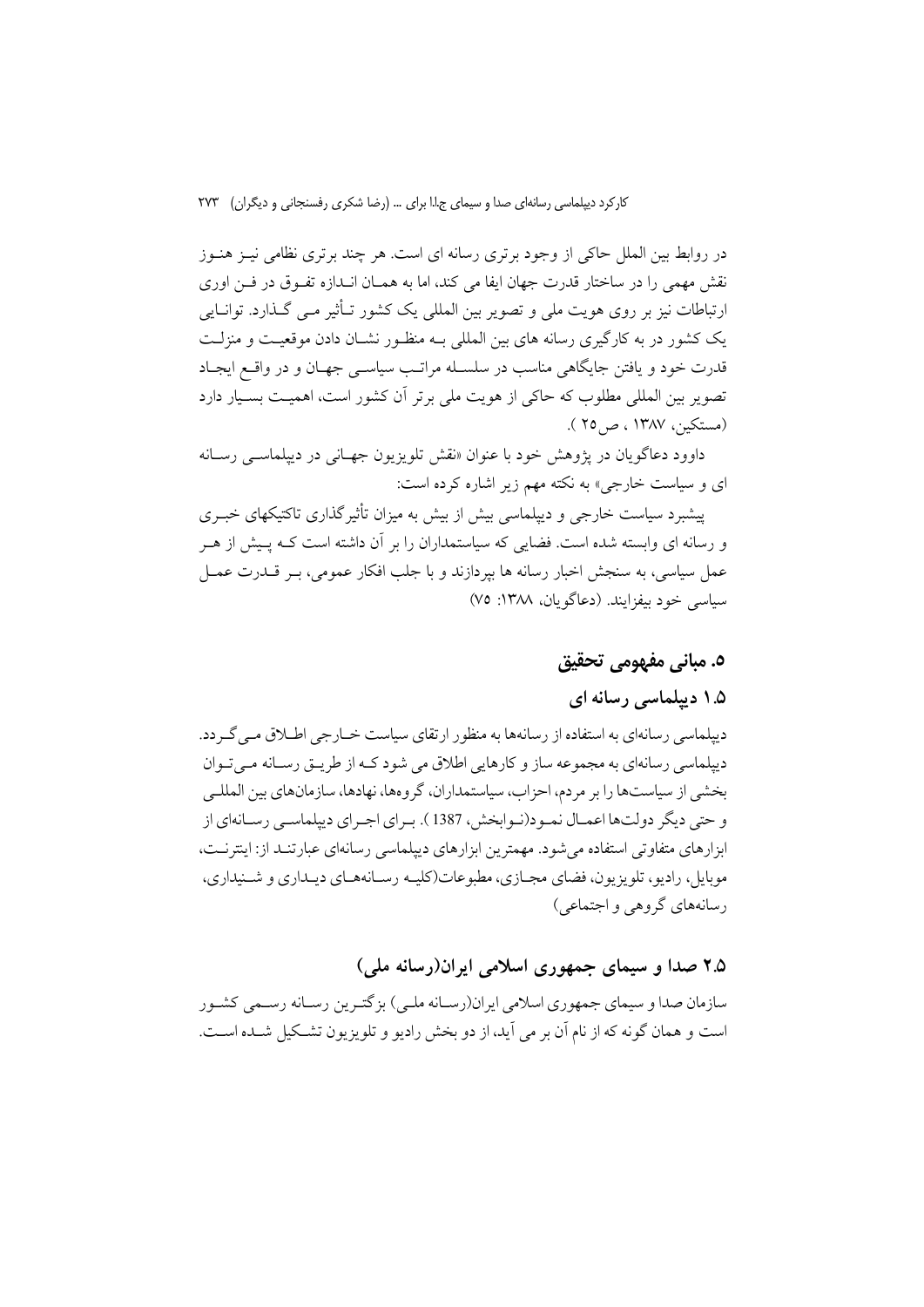(خانی و محمدی سیرت۱۳۹۷). رسانه ملی پیش از انقلاب ۱۳۵۷ سازمان رادیـو و تلویزیـون ملي ايران نام داشت و آن زمان نيز به شكل حكومتي اداره مي شد. اين ســازمان فعاليـت هــاي صوتي، تصويري، چاپ كتاب، روزنامه و مجلات نيز انجـام مـىدهـد. فعاليـت هـاي صـدا و سیمای ج . ا. ا به مرزهای ایران محدود نیست و در واحد برون مرزی سازمان اقدام بـه تولیـد و يخش (توليدات چند رسانهاي در بستر وب) برنامههاي راديويي و تلويزيوني بـه ٣٣ زبـان بین المللی می کند که جزء پیچیدهترین نهادها و دستگاههای کشـور اسـت و نقشـی مهـم در زمینه آموزش، اطلاع رسانی، آگاهی بخشی ، سرگرمی و دیپلماسی رسانه ای ج.ا.ا دارد.

۳.۵ دیپلماسی رسانهای رسانه ملی و تکنولوژیهای نوین

رسانه ملی علاوه بر حضور در شبکههای مجازی خارجی با هدف اطلاع رسـانی صـحیح و سریع و آشنا ساختن مخاطبان خود در سراسر دنیا با بیماری کرونا و مبـارزه بــا اَن، از بســتر وب برای ارائه تولیدات چند رسانهای به ۳۳ زبان دنیا بهره گرفته است. حاصل این رویک رد بازطراحی رادیوها و تلویزیونهای برون مرزی بر بستر وب و استفاده از ظرفیت رسـانههــای مجازی با برند «پارس تو دی» بوده است. «پارس تودی» یک سایت خبری ایرانی است کـه به ارائه آنلاین اخبار و پوشش رویدادها به بیش از ۳۳ زبان زنده دنیا مے په دازد. از اهـداف اصلي «يارس تودي» در دوران بيماري كرونا تمركز بر تحولات خاورميانه و جهـان، معرفـي نقش اَفرینی ایران به عنــوان کشــوری تاثیرگــذار در مبــارزه بــا بیمــاری کرونــا در منطقــه و کشوری امن و در حال پیشرفت اسـت(اخگری، ١٣٩٤). خبر گـزاری پـارس تـودی تمـامی برنامه ها، تصاویر، گزارش ها و اخبار تولید شده(با موضوع کرونـا) در صداوسـیما از جملـه خبرگزاري صداوسيما، العـالم، پـرس تـي وي، هيسـپان تـي وي، الكـوثر، سـحر و … را بـه صورت خام برای فروش و یا به صورت فرآوری شده برای مخاطبـان خـود و سـایر رسـانه های بین المللی عرضه میکند.از جمله فرصتهای دیپلماسی مجـازی جمهـوری اسـلامی ایران در دوران بحران کرونا می توان به برقراری ارتباط گسترده با مخاطبان از طریق رسـانه – سرعت عمل در انجام امور دیپلماسی بدون توجه بــه بعــد مســافت – تقویــت قــدرت نــرم جمهوری اسلامی ایران –کاهش هزینههای دیپلماسـی –مقابلـه بـا ایـران هراسـی و شـیعه هراسی –ارائه ایدهها و آرمانهای کشور و بهرهگیری از دانش و اطلاعـات جهـانی درمـورد بیماری کرونا اشاره کرد(سایت معاونت برون مرزی).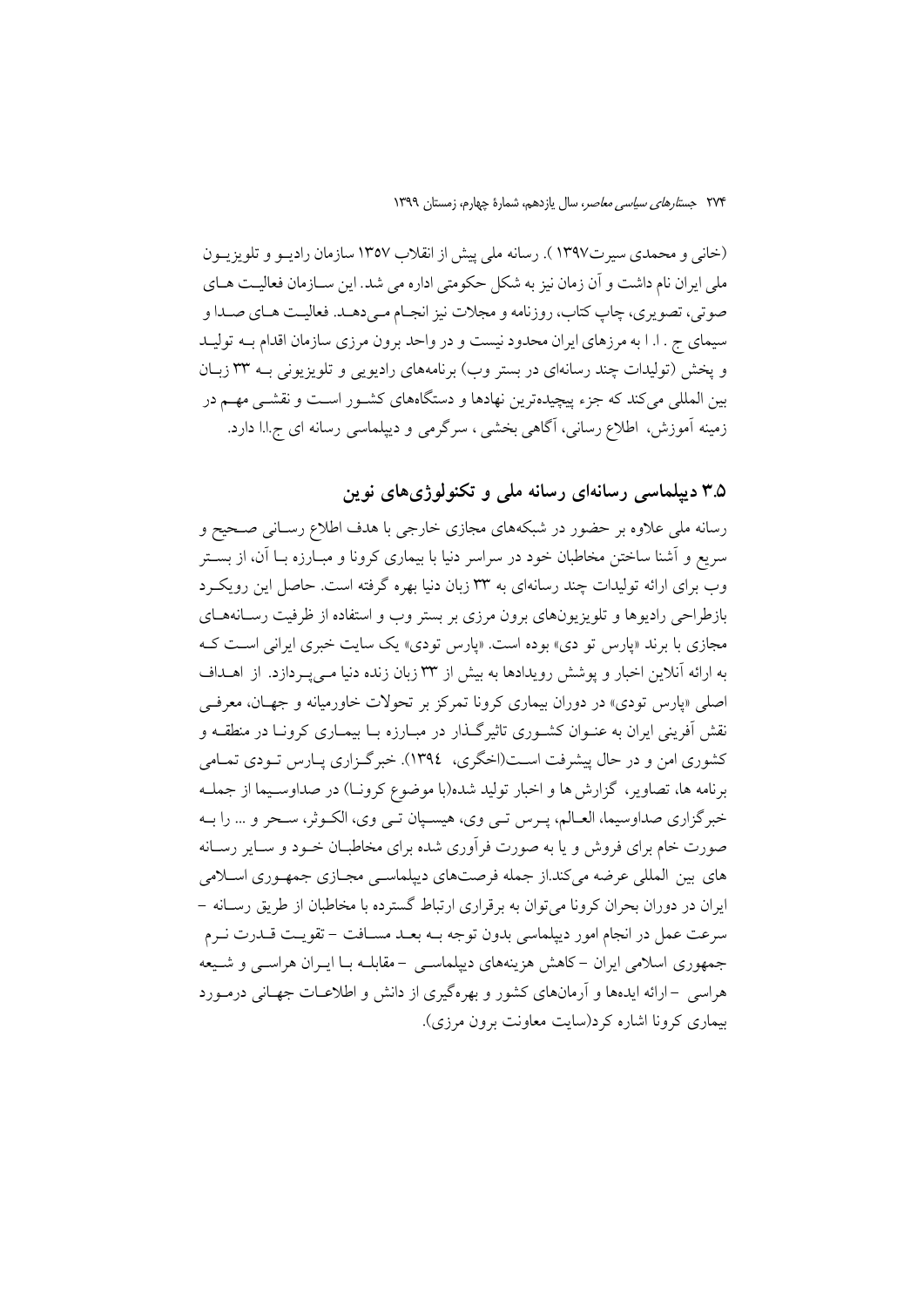# ۹.۵ منافع مل<sub>ی</sub>

در مورد تعریف منافع ملی دیدگاههای مختلفی شکل گرفته است. از منظـر عینـــی گرایـــان ماننـد موركتتا منافع ملي بـه عنـوان واقعيتـي عينـي و مهـم جهـت شـناخت، فكـر و اقــدام سیاستگذاران و «معبار همستگی» است که باید با آن اقدامات سیاسی را ارزیابی کـرد. از دید مورگتتا حداقل منافع ملی یک کشور عبارت است از تأمین امنیت و حمایت از هویت فیزیکی(سرزمینی) سیاسی و فرهنگی کشور در مقابل تهدید و مخاطرات دیگر دولتهـــــای ملی(علمی بخشی و بیات،۱۳۸۷). برخی دیگر مفهوم منـافع ملـی را بـا مفهـوم امنیـت پیونــد می;زنند، با چنین تعبیری از منافع ملی، دستورالعمل شومان به سیاستمداران و دیپلماتهــا آن است که به بقا به عنوان اولین قانون زندگی بیندیشند و در راه تضمین آن پـا فشـاری کننــد( قامت،١٣٩٤: ٢٣-٢٢). منافع ملي در روابط بينالملل عموما در دو معنا استفاده مي شــود: اول، به عنوان یک ابزار تحلیلی که اهداف یا مقاصد سیاست خارجی را تبیـین مـی کنـد. دوم، بــه منزله یک مفهوم فراگیر گفتمان سیاسی به ویژه برای توجیه ترجیحات سیاسی خـاص مــورد

استفاده قرار می گیرد. البته نوع داخلی این مفهوم معمولاً به عنوان منافع عمومی توصیف مــی گردد(سيمبر و مقيمي،١٣٩٥: ١٤–١٥).

#### ۵.۵ بحران

به بیان چارلز مک کللند در پنجـاه سـال گذشـته از منظرهـاي گونـاگون تحقیقـاتی مطالعـات بسیاری درباره بحران انجام شده است اما چنین تلاش هایی نه تنها بـه ارائــه تعریفــی شــفاف از این مفهوم کمک نکرده است بلکه دلالتهای آن بـه مراتـب پیچیـده تـر شـده است(Robert:1988). بحران عبارت است از وارد آمـدن یـک ضـربه یـا شـوک نیرومنـد بـه ساختاری که کل نظام را حفظ و اجزا و عناصر آن را در کنار هم نگه داشته است. از این رو هـر بحراني ثبات نظام يا ثبات زير نظامها را مورد تهديد قرار ميدهد و امكـان تحـول و دگرگـوني در آن را فراهم می سازد(زاهد و سلطانی فر،۱۳۸۸)

#### ۶.۵ که وڼا ویړوس

برای اولین بار در دسامبر سال ۲۰۱۹ در شهر ووهان چین پس از ایــن کــه مـردم بــدون علــت مشخصی دچار سینه پهلو شدند و واکسنها و درمانهای موجود موثر نبودند، نوع جدیـدی از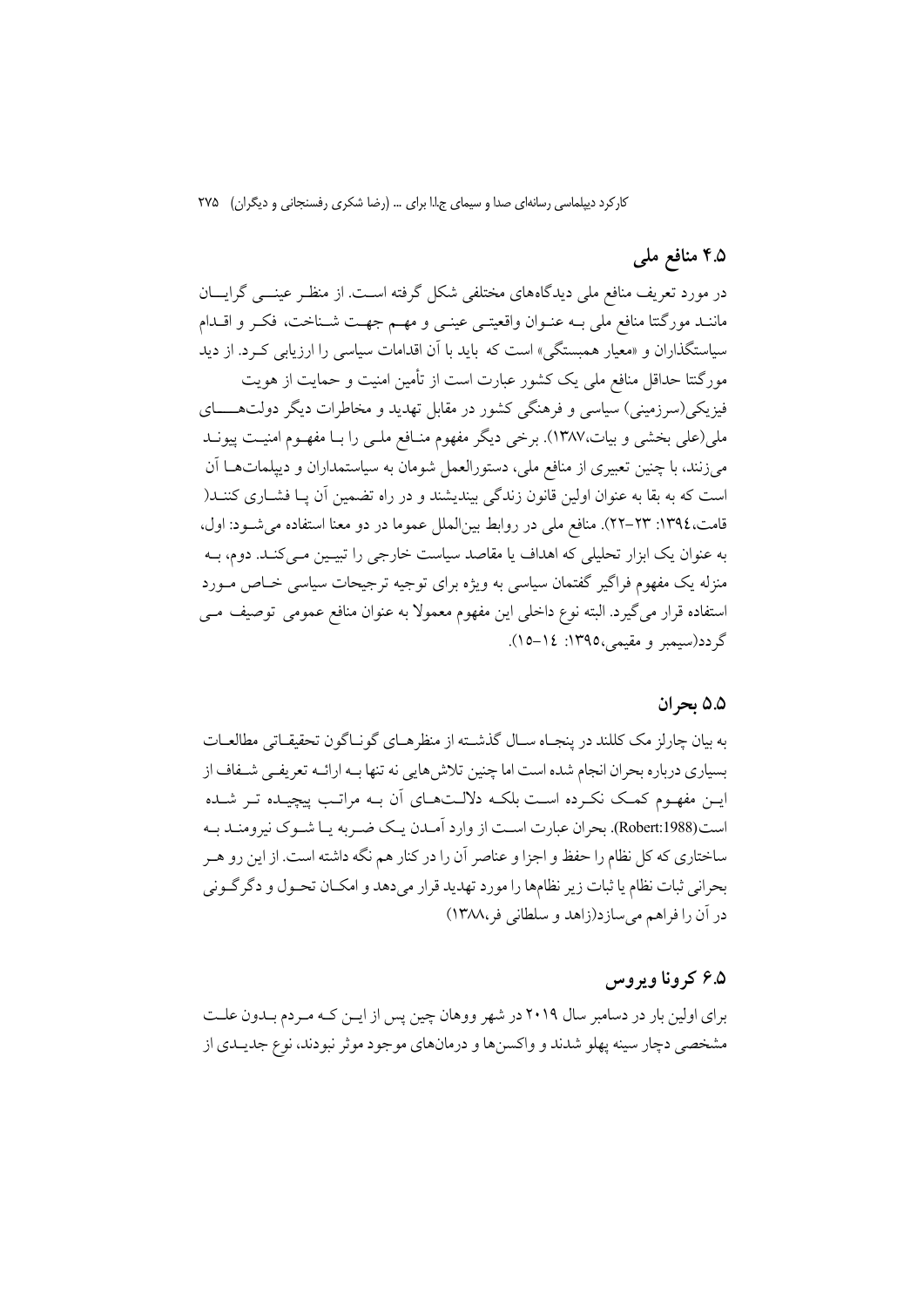كرونا ويروس شناسايي شد كه ابتدا به آن عنوان2019 Cov داده شد ولي با عبور تعداد قربانيــان ویروس کرونا از مرز ۱۰۰۰ نفر سازمان بهداشت جهانی برای بیماران ناشــی از آن نــام رســمی كوويد ١٩ را انتخاب كرد. در ايران در تاريخ ٢٩ بهمن ١٣٩٨ به دنبال فوت 2 بيمار با عـوارض تنفسی در بیمارستان کامکار قم شایعاتی درباره مرگ این بیماران به علت کرونا ویروس شکل گرفت. در تاریخ ۳۰ بهمن اولین مورد بیمـاری کرونـا در شـهر قـم از طریـق روابـط عمـومی وزارت بهداشت گزارش شد.

# ۷.۵ دیپلماسی رسانه ای و منافع ملی

هر كشوري از طريق ينج مولفه قدرت مي تواند برنامههاي خود در عرصــه بــين الملــل ماننــد پیشبرد سیاست خارجی و تامین منافع ملی و نیز بازدارندگی دفاعی را دنبال کند: ١–قــدرت دفاعی فراسوی مرزهای جغرافیـایی ۲- قــدرت اقتصــادی مبتنــی بــر تولیــد کــالا و عرضــه خدمات صـادرات محـور ٣- قـدرت دانـش و فنـاوري بـومي قابـل رقابـت بـا جهـان ٤-ایدئولوژی با محوریت هماهنگ کردن این فعالیت ها و ٥–رسانه های برون مرزی کـه ایــن فعالیتهای را خارج از کشور تبیین کنند. ایــن پــنج مولفــه، راهبــردی بــرای تاثیرگــذاری در سیاست خارجی هستند(پارسا نجفی، ۱۳۹۹). در این میان هــدف اصــلی سیاســت خــارجی کشورها که بر پیشبرد منافع ملی در صحنه بین المللی استوار است همچنان پـا برجاسـت و تنها راهبردهای مربوط به اَن تغییر کردهاند. پیش از جنگ جهـانی دوم، برتــری نظــامی یــک كشور نقش قاطعي در شكل دهي هويت ملي و تصوير بين المللي أن ايفــا مــي كــرد و تحــت تاثیر آن، جایگاه کشورها در سلسله مراتـب سیاسـی جهـانی مشـخص مـی شـد، در چنـین شرایطی کشورهای دارای برتری نظامی، این برتری را در جهت پذیرش جهانی هویت ملـی و هدفهاي سياسي خاص خود به كار مي گرفتند، اما در اوضاع و احوال جهـان كنـوني، بـا گسترش و پیشرفت ارتباطات و اطلاعات، قدرت هر کشور به چگونگی توانـایی آن کشــور در کاربرد دیپلماسی رسانهای و ایجاد همبستگی بین تصویر بـین المللـی و هویـت ملـی آن كشور وابسته است(دهقاني، ١٣٨٦: ٤٠١).اين تغييرات باعث شده اند كشـورها بـراي تـامين منافع ملی خود علاوه بر ابزارها و روش های سنتی گذشته، ابزارها و راههای جدیــدی را بــه کار گیرند. یکی از مهمترین این ابزارها را می توان بهره گیری و به کارگیری از رسـانه هــا در راستای دیپلماسی رسانهای دانست. این امر به مفهوم اَن است که موج جدید نظام جهـانی از حوزه اندیشه آغاز میشود و به حوزه گفتمانهای رسانهای میرسد و در نهایـت بـه عرصـه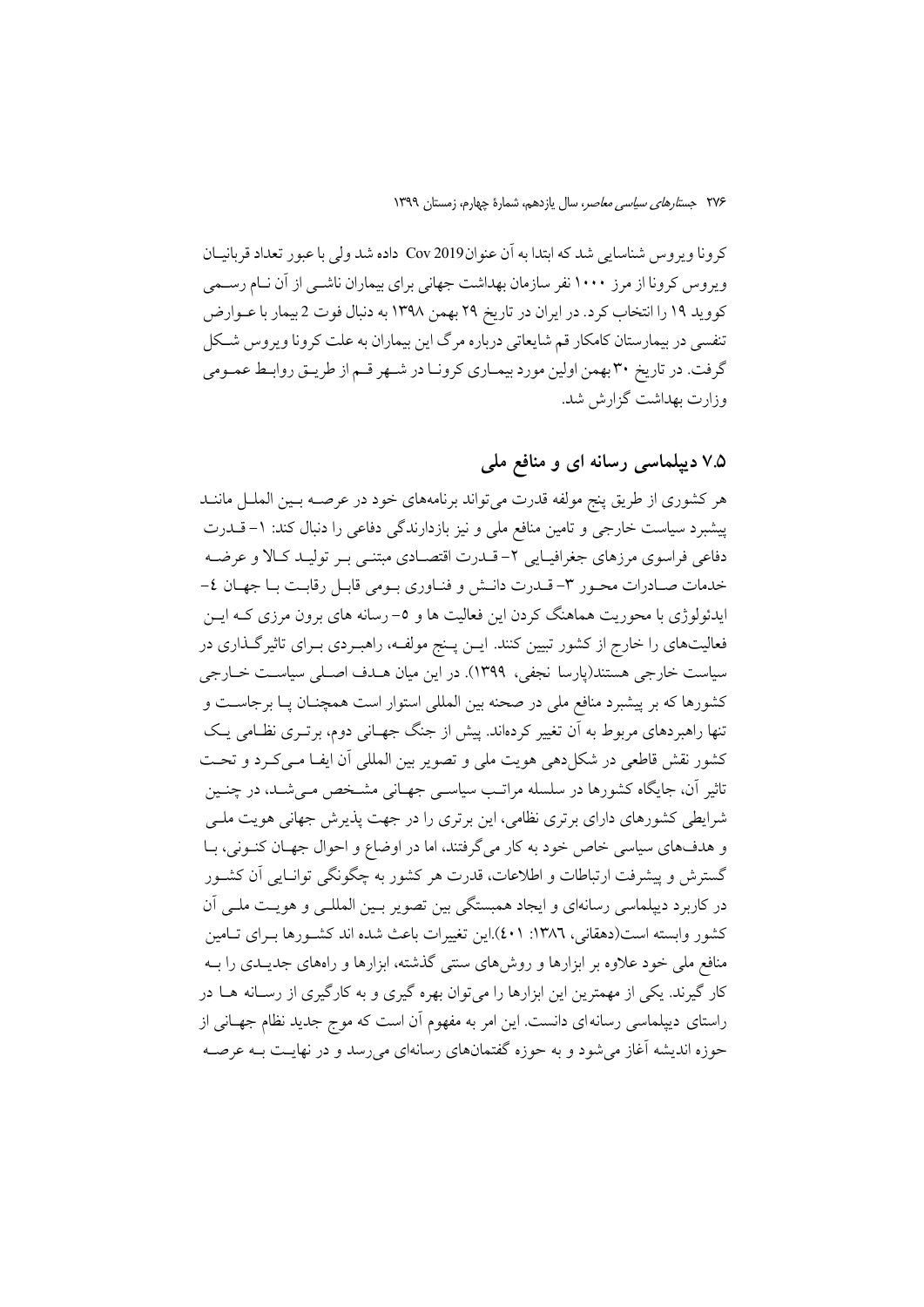دیپلماسی و فرایندهای دفاعی وارد خواهد شد. رسانهها میتوانند منافع ملبی واحدهای سیاسی را باز تعریف کرده و از این طریق برای منافع کشورها مشروعیت بین المللـی ایجـاد کنند(متقی،١٣٨٦: ١٨٨). یک کشور از طریق جذب افکار عمومی جهانیان و برقراری ارتباط احساسی و عاطفی با مردم کشورهای خارجی بهتر مـیتوانـد بـه منـافع ملـی خـود دسـت یابد(سلطانیفر، ۱۳۸۹: ۱۱۷) در مجموع میتوان گفت کشوری کـه ابـزار رسـانهای قــویتری برای متقاعدسازی دارد، به منافع ملی بیشتری نائل میشود.

> ۸.۵ طیف وضعیت های دیپلماسی رسانه ای طیف دیپلماسی رسانه ای در جدول شماره ۱، به طور خلاصه آمده است؛

| دیپلماسی رسانه ای                              |                                                |
|------------------------------------------------|------------------------------------------------|
| منفى                                           | مثبت                                           |
| رسمى                                           | غير رسمي                                       |
| تضعيف ديپلماسي                                 | تقويت ديپلماسي رسمي                            |
| بدبین سازی افکار عمومی جهان نسبت به کشور متبوع | بهینه سازی افکار عمومی جهان نسبت به کشور متبوع |
| عامل خشی در روابط بین الملل                    | عامل تغییرات در روابط بین الملل                |
| حوزه جغرافيايي محدود                           | حوزه جغرافيايي وسيع                            |
| بازنمایی تصویر مخدوش از ملل دیگر               | بازنمایی تصویر واقعی از ملل دیگر               |
| تشديد تخاصمات بين المللي                       | تحكيم تفاهمات بين المللي                       |
| جريان سازي خبري بين المللي                     | عينيت گرايي خبري بين المللي                    |
| مرعوب سازي ديگران                              | تساوي گري با ديگران                            |

جدول شماره ۱ (محمدی و محبوبی، ۱۳۹۴: ۷۵)

# ٦. مباني نظري و مفاهيم الگوي تحليل

# ۱.۶ تاثیر بحران کرونا در روابط بین الملل

بديهي است بدون شناخت تاثير بحران كرونا در روابط بين الملـل نمـى تـوان بـه شـناخت درستی از کارکردهای دیپلماسی رسانه ای صدا و سیمای ج.ا.ا در جهت تامین منافع ملی در دوران بحران كرونا دست يافت. به همين علت؛ در اين بخـش در جـدول شـماره ٢، مصـاحبه هـاي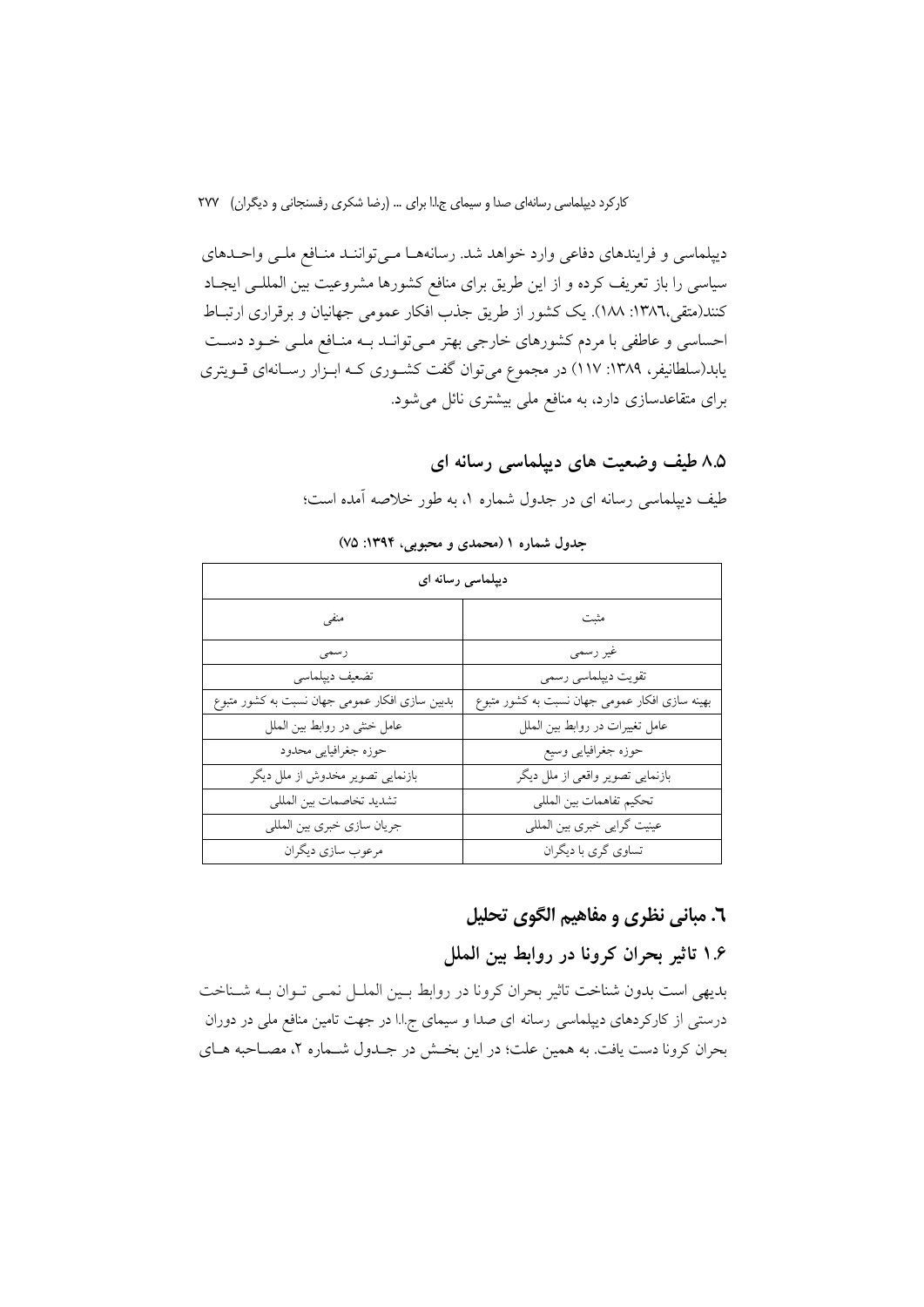صاحب نظران علم سیاست و روابط بین الملل با رسانههــا، فعالیــت آنــان در کــارگروههــای خاص کرونا و متن نگاشتههای آنان و مقالات و مطالب کتابخانه ای و اسناد و مـدارک علمـی بدست آمده است ارائه می شود تا به ابعاد بین المللی و چندوجهی بحران کرونـا بهتـر آشـنا شويم:

| نظرات كارشناسان درباره تاثير بحران كرونا در روابط بين الملل                                                                                                                                                                                                                                                                                                                                                                                           | نام کارشناسان و سال<br>ارائه نظرات                                |   |
|-------------------------------------------------------------------------------------------------------------------------------------------------------------------------------------------------------------------------------------------------------------------------------------------------------------------------------------------------------------------------------------------------------------------------------------------------------|-------------------------------------------------------------------|---|
| الگوهاي فكري و رفتاري قدرتهاي بزرگ چين، امريكا و اتحاديه اروپا در<br>مواجهه با بیماری کرونا ویروس تغییر پیدا کرده است، به گونه ای که اروپایی ها<br>نیز به سوی تقویت ناسیونالیسم و تقلیل تعهد در قبال اتحادیه حرکت می کنند.                                                                                                                                                                                                                            | نفيسه واعظ استاديار گروه<br>علوم سیاسی و روابط بین<br>الملل(1399) |   |
| وي به كشورهايي اشاره مي كند كه به نوعي تجديد نظر طلب يا انقلابي هستند و<br>در شمار کشورهایی هستند که میخواهند نظم جهانی شدن را به نوعی طرد کنند<br>یا وابستگی های متأثر از جهانی شدن و اسیب های ناشی از ان را نسبت به خود<br>کاهش دهند اما احتمالاً ایده های جدید حکمرانی مثل دولت تمدنی در جهان<br>پساکرونا بیشتر مورد توجه قرار می گیرد.                                                                                                            | رسول نوروزي استاد<br>دانشگاه باقرالعلوم(1399)                     | ۲ |
| رقبا و دشمنان ايران، شيوع بحران كرونا و تحريم هاي سخت اقتصادي أمريكا را<br>عاملی برای تضعیف قدرت ملی و به تبع تضعیف جایگاه منطقه ای کشورمان می<br>بینند. مهار سریع کرونا با یک رویکرد ملی قوی و از طریق حکمرانی هوشمند،<br>بر اعتبار منطقه ای و جهانی ایران می افزاید. در چنین شرایطی یک دیپلماسی<br>هوشمند بطورهمزمان مي تواند به دو اصل «رشد اقتصادي» از طريق تقويت<br>همکاری منطقه ای و«تولید امنیت» برای تقویت جایگاه منطقه ای کشورمان بهره       | كيهان برزگر، دانشيار<br>روابط بين الملل(1399)                     | ٣ |
| فوکویاما چین را به عنوان نماد یک کشور اقتدارگرا معرفی می کند که ابتدا با<br>جريان أزاد اطلاعات در باب شيوع ويروس كرونا مقابله كرده و موجب تاخير در<br>واکنش به این بیماری و تشدید آن شده است.                                                                                                                                                                                                                                                         | فوكوياما(2020)                                                    | ۴ |
| در مواجهه با بیماری های همه گیر از جمله بیماری کویـد 19 حجـم بسیار<br>بالایی از اطلاعات پیرامون بیماری در اختیار عموم مردم قـرار می گیرد که در<br>بیشتر موارد صحت و سقم مطالب متتشر شده مورد تائید خبرگان این امر قرار<br>نمی گیرد. بنابراین دولـتهـا بایستی با استفاده از دانش خبرگان این امر<br>اطلاعات دقيق، معتبـر و به موقع را فـراهم و در اختيـار عمـوم مـردم قـرار<br>دهنـد تـا بتـوان بيماري هايي مثل كويد ١٩ را به شيوه صحيح و كارامد مديريت | (بهناز معزى، پريسا<br>مختاری حصاری و علی<br>منتظرى،1399 )         | ۵ |

جدول شماره ۲

نظر کارشناس اول از مطلبی با عنوان اثرات و چالش های سیاسی بین المللی بحـران همـه گیری ویروس کرونا که در تاریخ ۲٤ فروردین ۱۳۹۹ در تارنمای خبر آنلاین منتشر شده اخـذ شده است. نظر كارشناس ٢ جدول از مطلبي با عنوان « نشست علمي تاثير كرونا بر روابط بين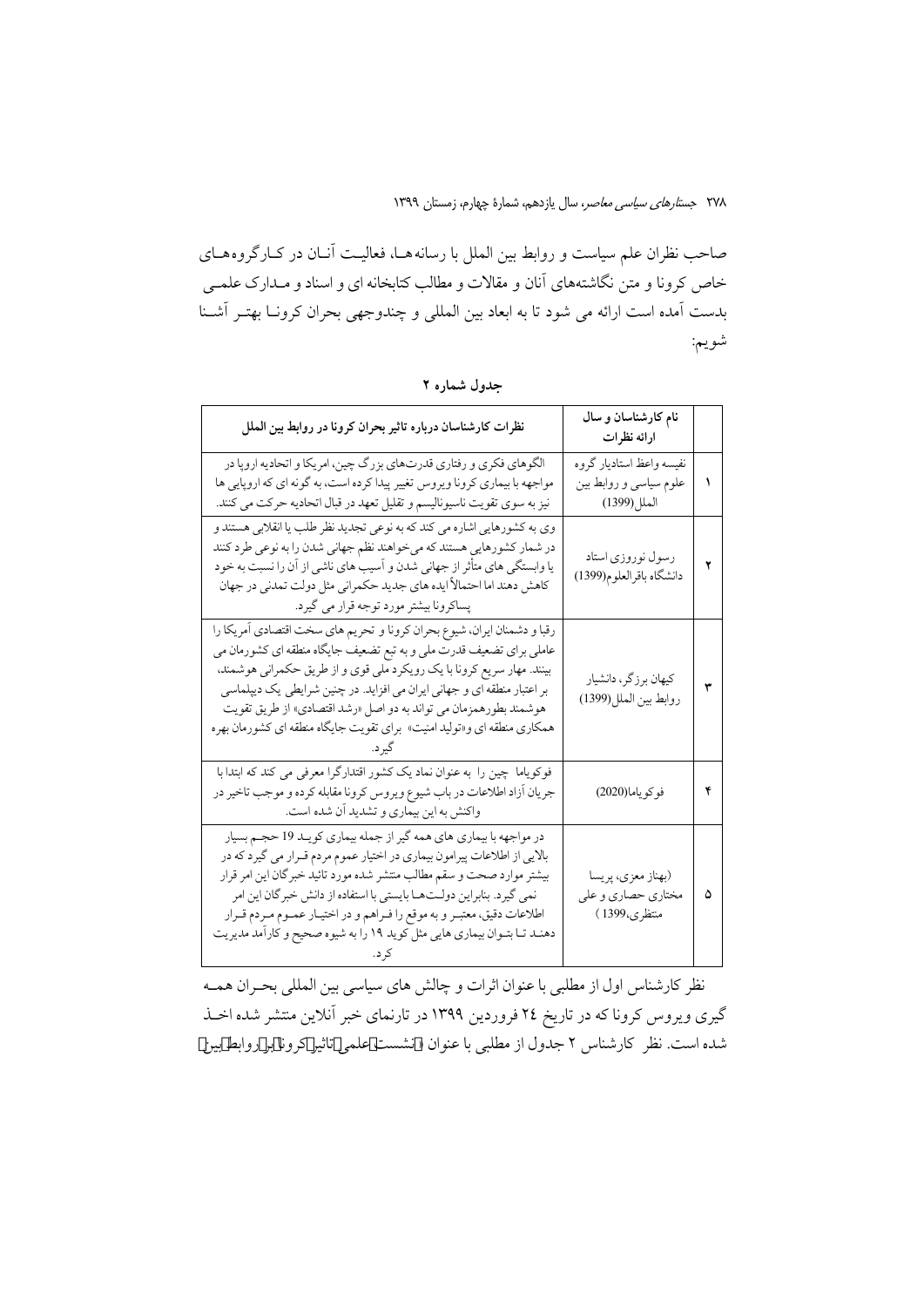الملل» که در تارنمای شفقنا منتشر شده اخذ شده است. نظـر کارشناسـی شــماره ۱۳ز جـدول مطلبی با عنوان دیپلماسی هوشمند در عصر کرونا که در تاریخ ۸اردیبهشت ۱۳۹۹ در تارنمـای خبر آنلاین منتشر شده اخذ شده است و منبع نظرات کارشناسان شـماره هـای ٤ و ٥ جـدول شماره ۲ در زیر نظرات کارشناسی شان قید شده است.

۲.۶ الگوی تحلیلی قدرت نرم در سیاست بین الملل

اگر بر این امر تأکید داشته باشیم که در دوران موجود، ابزارهای رسـانه ای نقـش مـؤثری در گسترش ارتباطات کشورهای مختلف ایجاد می کنند، طبیعـی اسـت کــه درچنـین شــرایطی امکان بهره گیری از نشانه ها و ابزارهای ارتبـاط بــین فرهنگــی در قالــب تئــوری دیپلماســی عمومی از اهمیت و مطلوبیت بیشتری برخبوردار خواهید شید. دیپلماسی عمیومی، افکیار عمومي را هدف قرار مـي دهـد و از لحـاظ پيامـدها و نتـايج، از همـان اهميـت ارتباطـات دیپلماتیک پنهان و سنتی بین سران کشورها برخوردار است. دیپلماسی فرهنگی و رسـانه هــا نقش مهمی در این رابطه ایفا می کند و می توان گفت که رسـانه و فرهنـگ، قــدرت اســت. اگر قدرت نرم شامل شکل دادن به تصـورات دیگـر کشـورها نیـز باشـد، درایــن صـورت، اطلاعات یک منبع مهم قدرت نرم محسوب می شود. اگـر کشـورها بتواننـد اطلاعـات لازم برای تأثیرگذاری منطقه ای را تولید کنند و اگر این گونه اطلاعات در چارچوب امنیـت نــرم افزاری سازمان دهی شود، طبیعی است که امکان تأثیر گـذاری بــر فرهنـگ سیاســی و گــروه های اجتماعی کشورهای رقیب وجود خواهـد داشـت. دیپلماسـی عمـومی نمـاد مقابلــه بـا نهادهایی محسوب می شود که عامل تهدید برای منافع قدرت های بزرگ تلقـی مـی شــوند. دیپلماسی عمومی دارای ابعاد مختلف است . یک بُعد مهـم آن، عبـارت اسـت از ارتباطـات روزانه، در قالب مطبوعات داخلی وخصوصـا مطبوعـات خــارجی کــه چــارچوب و زمینــه تصمیمات سیاست داخلی وخارجی را تبیین می کند. هریک از ابعاد آن مـی توانـد در رونـد هنجارسازی سیاسی و امنیتی ایفـای نقـش کننـد . طبعـا مـی تـوان راهبردهـای مربـوط بـه دیپلماسی عمومی را در زمره نظریات کباربردی امنیت پین الملیل در عصبر بحران هیای تصاعد پابنده استراتژیک دانست. هرگاه گروه هـای سیاســی بــا مخــاطرات امنیتــی روبــه رو .<br>شوند، طبیعی است که از ابزارهــا و رونــدهایی اســتفاده مــی کننــد ک ابزارهــا و رونــدهایی استفاده می کنند که برای آنان هزینه های محدودتری داشته باشد. (عبوضبی و پارســا، ۱۳۹۲:  $(1.9 - 1)$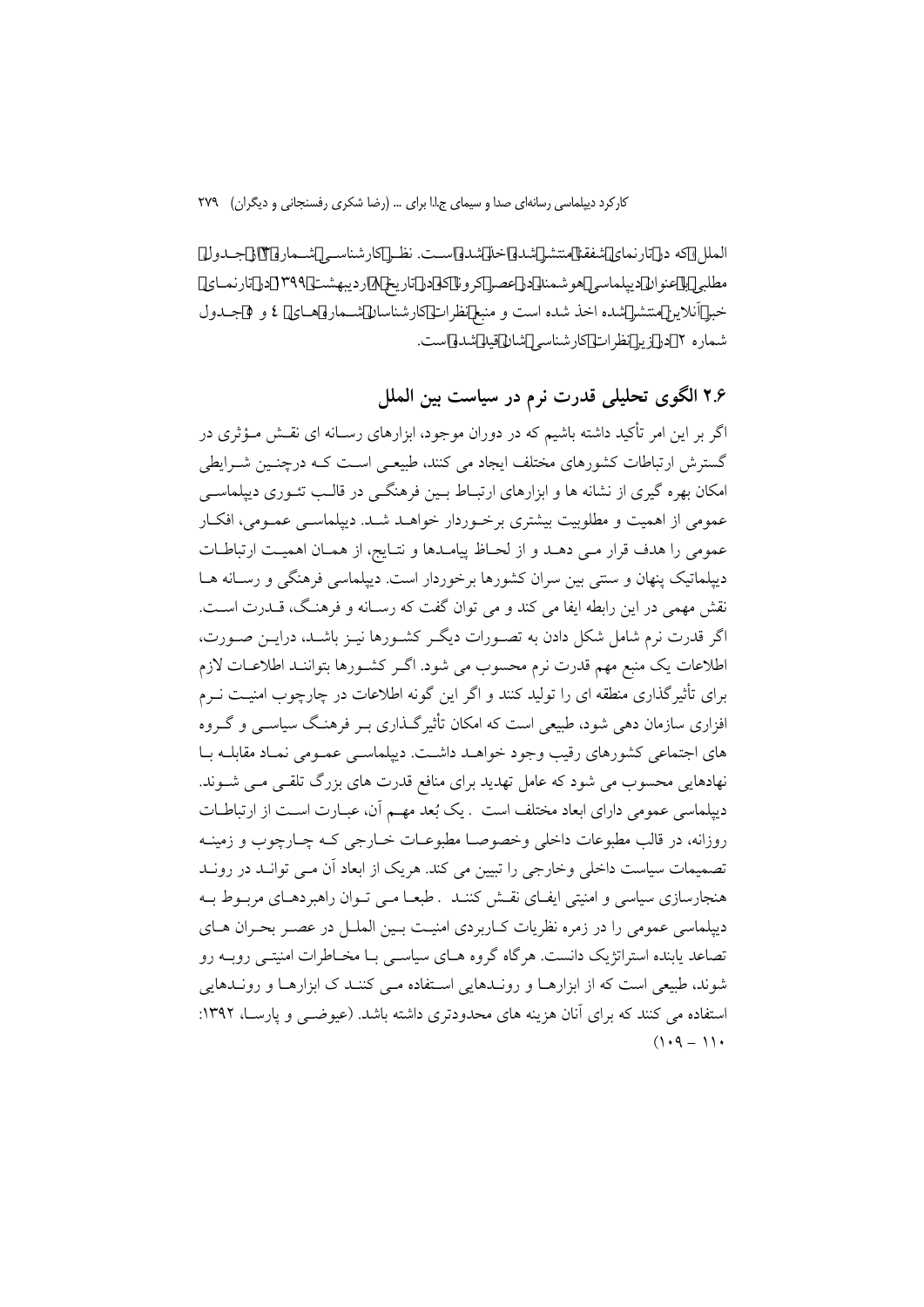# ۳.۶ دیپلماسی رسانهای و قدرت نرم

دیپلماسی رسانهای در نگاه کلان مفهومی مربوط به حوزه قدرت است و هدفی جز افـزایش قدرت و تامین منافع ملی ندارد. عصر نوین اطلاعـات و ارتباطـات باعـث شـده اسـت کـه قدرت نرم جای قدرت سخت را در روابط بین الملل و سیاست خارجی بگیـرد، بنــابراین از دیپلماسی رسانه ای به عنوان قدرت نرم نام برده می شود. قدرت نرم توانایی تأثیرگذاری بـر دیگران برای کسب نتایج مطلوب از طریق جذابیت به جـای اجبـار یـا تطمیـع اسـت . ایــن مفهوم را اولین بار(سال ۱۹۹۰در دانشگاه هاروارد) جوزف نای در کتابی با نام«تغییـر ماهیـت قدرت امریکای<sub>ی</sub>» مطرح کرد. قدرت نرم یعنی ایدههای یک کشـور را بــه کشـورهای دیگـر معرفی کردن. قدرت نرم به کشورها کمک میکند بدون استفاده از زور کشـورهای دیگـر را به سمت خود جذب كنند(لارسن وهمكاران،١٣٩٦). در نهايت سياستمداران بايد بـا اسـتفاده از دیپلماسی رسانهای(رسانه ها) به عنوان قدرت نرم با ارائـه اطلاعــات صــحیح و بــه موقــع، افکار عمومی و دولتمردان را برای دستیابی به منافع ملبی تحت تـاثیر قـرار دهنـد(گنجـی دوست،١٣٨٦). ديپلماسي رسانهاي جمهوري اسلامي مستلزم شناخت دقيق اين پديـده هـا و پیامدهای آن می باشد..

### ۴.۶ دیپلماسی رسانه ای و بحران کرونا

رسانه ملی در ابتدای بحران نقش آموزشـی و جلـوگیری از شـایعات را دارد. هــدف ایجـاد آمادگی در مردم و کاهش خطرات بحران است، به نحوی که هیچ گونه خسارتی به بار نیایــد و یا از شدت آن کاسته شود که در سه مرحله انجام شد ۱–شناساندن بحران و وضـعیت آن ۲-ایجاد آمادگی در بخش هایی که مسئول رویارویی با بیماران هستند ۳- بررسـی راه هــای مقابله با بحران و کمک به بیماران. قدم اول در شـیوع بیمـاری اعــلام وضــعیت اضـطراری، آماده کردن مردم و مسئولین داخلی و خارجی، اطلاع رسـانی همگـانی دربـاره وضـعیت یـا درجه خطر، خسارات ناشی از بیماری و ترغیب مخاطبین به همکاری است که از دو جهـت اهمیت دارد: ١-غیرقابل پیش بینبی بـودن بیمـاری ٢-ادامـه دار بـودن بیمـاری. (خجسـته،  $(141)$ 

بنابراین پس از گذشت حـدود یـک سـال و نـیم از شـیوع بیمـاری کرونـا در جهـان و همچنین گذشت بیش از یک سال از شیوع بیماری کرونا در ایران ، رسانه ملی نقشــی بسـیار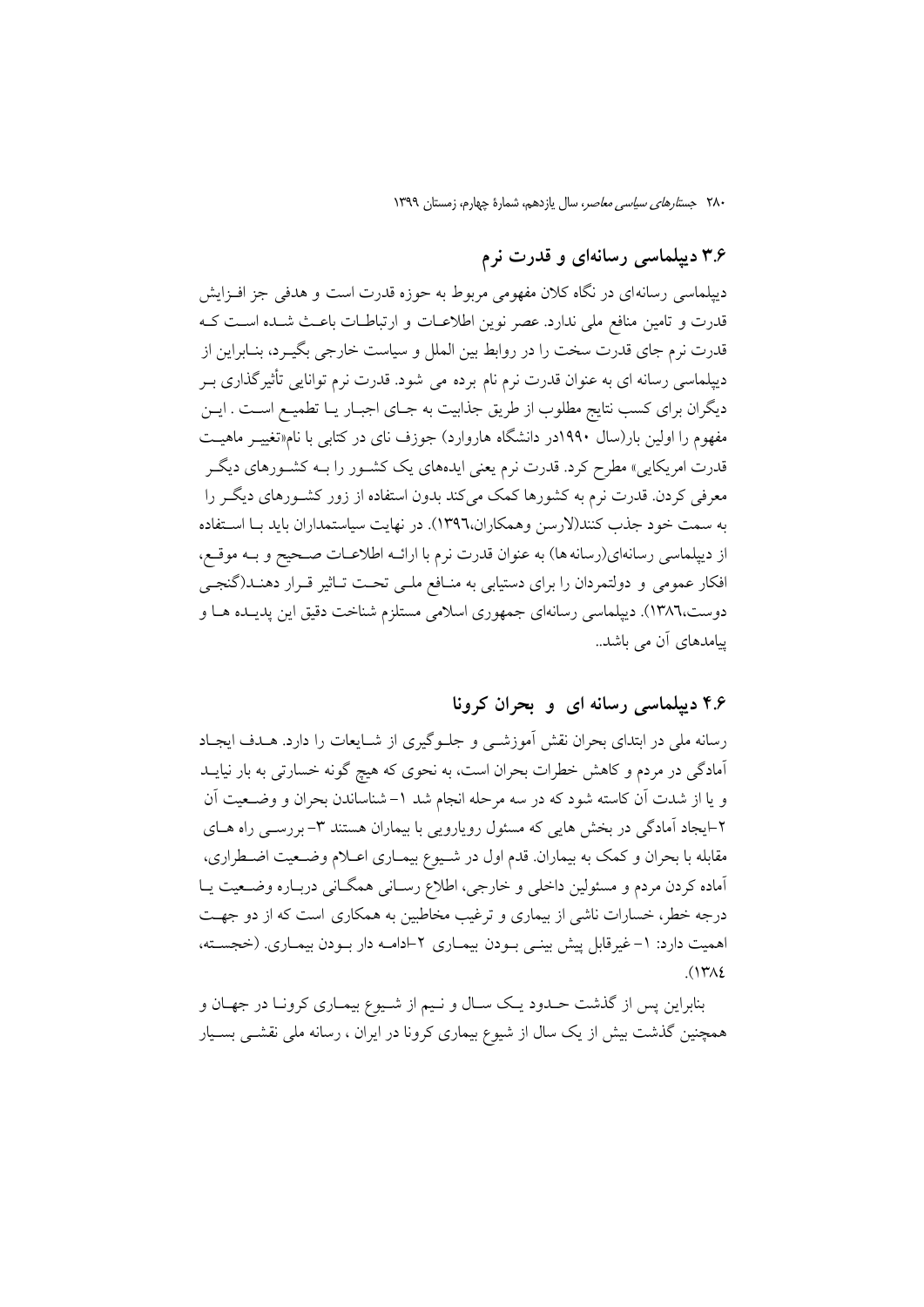مهم در این دوران کرونایی کشور و جهان داراست. رسانه ملی در ابتدای بحران کرونا نقــش آموزشی و جلوگیری از شایعات را داشته و هم اکنون نیز داراست. این مهم با هــدف ایجـاد آمادگی در مردم و کاهش خطرات بحران کروناست، به نحـوی کـه از شـدت خسـارت بـه کشور کاسته شود. رسانه ملی در سه مرحله برای مدیریت بحران کرونـا اقــدام کــرده و هــم اکنون نیز در این زمینه کارش تداوم دارد:

۱– شناساندن بحران کرونا به ویژه در هنگام ظهور و بروز موجهـای متعـدد آن و اعــلام وضعیت به مردم ۲−ایجاد آمادگی در بخش هایی که مسئول رویارویی بـا بیمـاران کرونــایی هستند (کادر درمان کشور) ۳- بررسی راه های مقابله بــا بحــران کرونــا بــه ویـــژه در هنگــام ظهور و بروز موجهای متعدد آن و کمک به بیماران کرونـایی. قـدم اول در هنگـام ظهــور و بروز موجهای متعدد بیماری کرونا اعلام وضعیت اضطراری، آماده کـردن مـردم و مسـئولان داخلي و خارجي، اطلاع رساني همگاني درباره وضـعيت يــا درجــه فعلــي خطـر كرونــا در کشور، خسارات ناشی از بیماری و ترغیب مخاطبـان بــه همکــاری اســت کــه از دو جهــت اهمیت دارد: ۱–غیرقابل پیش بینی بودن بیماری کرونـا بــه ویــژه در هنگــام ظهــور و بــروز موجهای متعدد آن ۲-ادامه دار بودن بیماری کروناست.

در اینجا توجه به چند مفهوم بنیادین الزامیست: مفهوم اول این است کـه ویـروس کرونـا چه بخواهیم و چه نخواهیم موجد و منشأ یک بحران در سـطح ملـی و جهـانی اسـت و بـه عنوان یک متغیر بحران زا در سطح ملی، منطقه ای و جهانی فعـال شــده اســت. وقتــی یــک متغیر بحران زا در نظام بین الملل فعال شود معمولاً ارزشها، منـافع و در شـكل حـاد یـك بحران، هويت ها درگير بحران مي شوند. به همـين علـت مفهـوم كنتـرل در كـانون مباحـث دولتها قرار میگیرد و در نظام بین الملل هم این مفهوم جدی میشود. هر دولتی و یا هـر بازیگری که بتواند کنترل بهتری نسبت به بحران بیماری کرونا ویروس داشــته باشــد آســیب كمتري مي بيند و با توجه به اينكه در بحث قدرت، ضعف كمترى را تجربـه مـيكنـد، رشـد بیشتری را در جایگاه خودش به دست می آورد.

۵.۶ راهبردهای رسانه ملی در مواجهه با بحران کرونا

راهبردهای رسانه ای در مواجهه با بحران به چهار راهبرد انفعـالی ، واکنشــی ، فعـال و فــوق فعال تقسیم بندی می شود (روشندل اربطانی ۱۳۸۷٬). بنـابراین بـرای صـدا و سـیمای ج.ا.ا چهار راهبرد در مواجهه با بحران بیماری کرونا می توان متصور شد: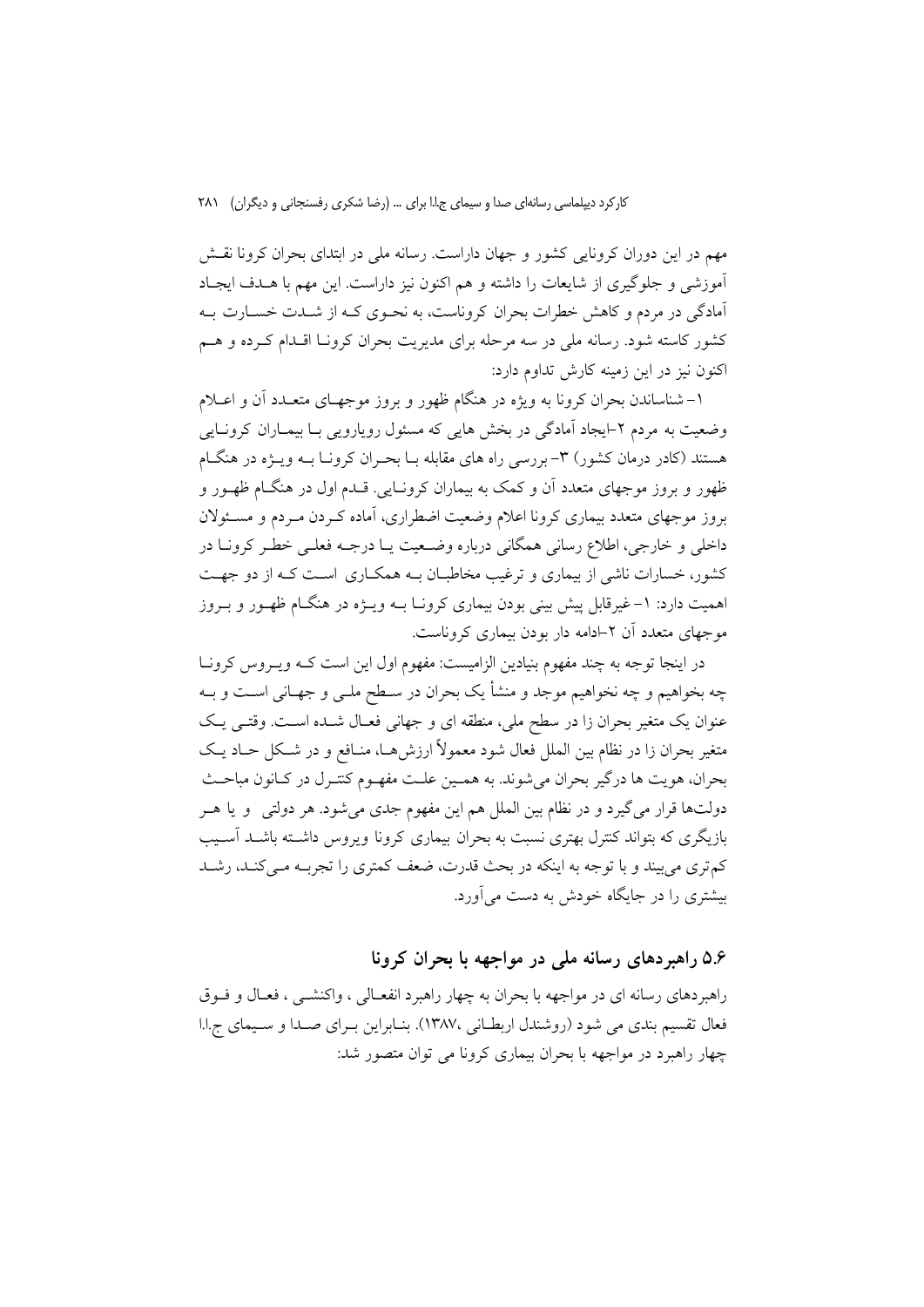راهبرد انفعالی: براساس راهبرد انفعالی در ابتدا رسانه ملــی تــرجیح مــیدهــد بــه هنگــام مواجهه با شرایط بحرانی بیماری کرونا سکوت اختیار کند و واکنشــی از نــوع انکــار یــا بــی توجهی داشته باشد. طرفداران چنین راهبردی در رسانه ملی عقیده دارند کـه رسـانه ملـی بـا یرداختن به ایــن بیمــاری ناشــناخته بــه أن اعتبــار اجتمــاعی مــی بخشــد و أن را از اهمیــت برخوردار میسازد. پس به هنگام بروز بحران بهترین شیوه برای جلوگیری از گسترش دامنــه بحران بیماری را سرپوش گذاشتن بر آن می داند.

راهبرد واکنشی: رسانه ملی ضرورت را در پاسخگویی بـر فشـارها و تحرکـات محیطـی تهدید کننده میداند. واکنش طرفداران چنـین راهبـردی در رسـانه ملـی نـوعی همراهـی بـا بحران است. رسانه ملي تا فشار افكار عمومي را در شرايط بحرانـي احســاس نكنـد واكــنش نشان نمی دهد و تنها زمانی اقدام می کند که در موقعیت بحران، تهدیدی متوجه خـود ببیننــد. بر اساس چنین راهبردی در ارائه ی اخبار و اطلاعات مربوط بـه بحـران کرونــا بــه صــورت گز بنشے عمل مے کند.

راهبرد فعال: رسانه ملي در قبال بحران كرونا به ويژه در هنگام ظهـور و بـروز موجهـاي متعدد آن راهبرد فعال دارد و به محض وقوع آن وارد صـحنه عمــل مــي شــود و فعالانــه در جهت کنترل و مهار بحران بر می آید. طرفداران چنین راهبردی در رسانه ملی بحـران کرونــا را جزئي از طبيعت بشري مي پندارند و بر اساس آن خود را به اقدام فعالانــه در مواجهــه بــا بحران بیماری به ویژه در هنگام ظهور و بروز موجهای متعـدد آن ملـزم مـبی داننـد. در ایــن مرحله شيوه عمل از انطباق و همراهي با بحران كرونا و اوضــاع بحرانــي، بــه ســمت همــراه ساختن اوضاع با خود سوق می یابد. رسانه ملی در این شرایط بحرانی به صـورت گسـترده به بررسی و تحلیل اوضاع پدید آمده می پردازند و در ارائه اخبـار و اطلاعـات بــه صــورت گزینشی عمل نمیکند، اما در عین حـال تـدابیر لازم را مـی|ندیشـد. رسـانه ملـی در چنـین شرايطي از تمامي ظرفيت هاي خـود بـراي جلـب مشـاركت عمـومي و ايجـاد همبسـتگي استفاده می کند.

راهبرد فوق فعال: راهبرد فوق فعال رسانه ملي با تاكيد بر كشف فرصـتهـاي جديــد و چشم اندازهای نو برای رشد و پویایی نه تنها وجود بحران بیماری کرونا را مـیپـذیرد و در مواجهه با آن فعالانه وارد عمل می شود بلکه فراتر از آن، به منظور مقابله با شــرایط بحرانــی پیش بینی های لازم را به عمل می آورد. طرفداران چنین راهبردی در رسانه ملی ویژگی هــای ساختاري خاصي نظير خلاقيت، نوأوري، انعطاف و فقدان تمركز به خود مـي گيرنــد. رســانه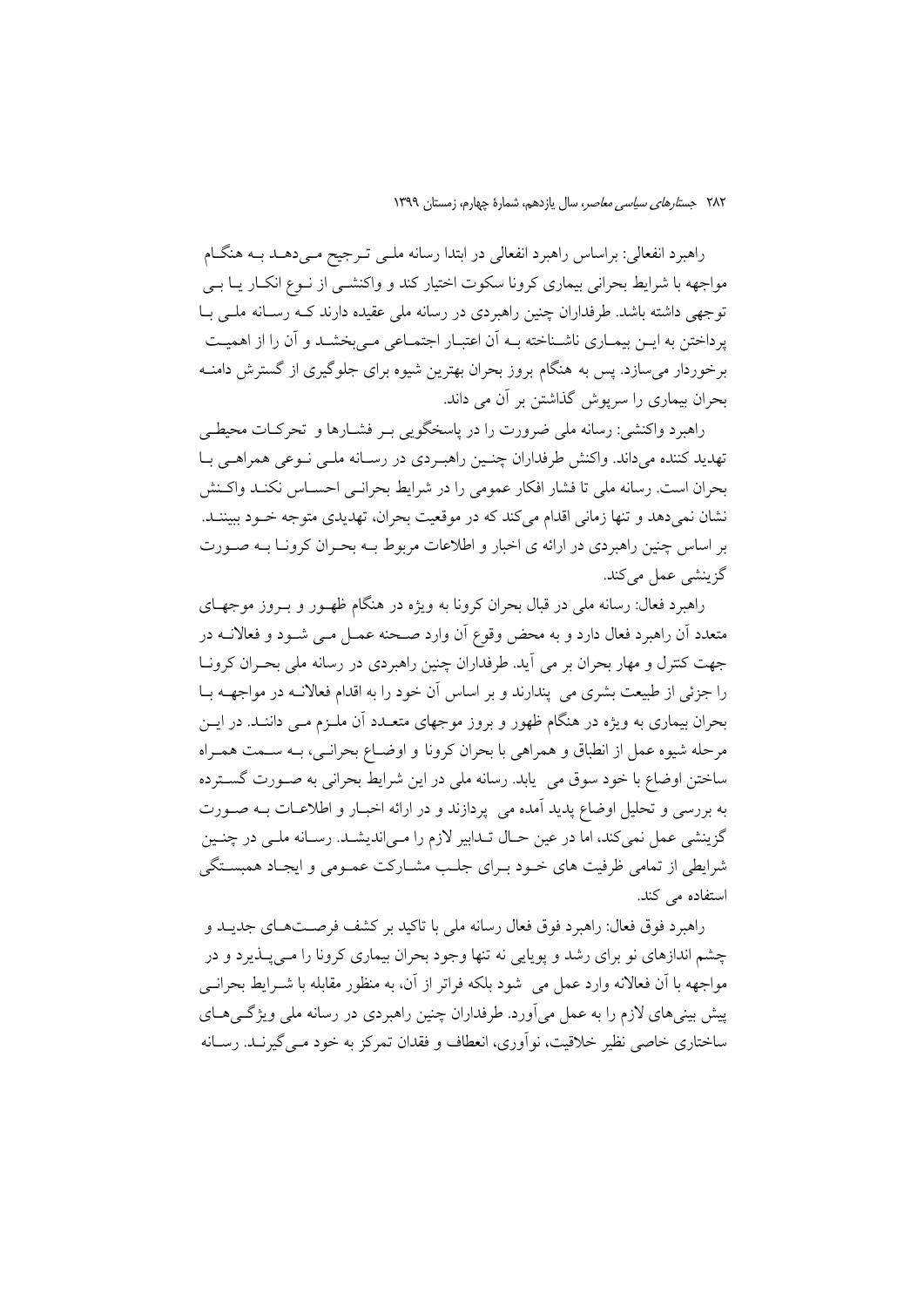ملي نه تنها پيرو شرايط بحراني كرونا به ويژه در هنگام ظهـور و بـروز موجهـاي متعــدد آن نیست و در صدد انطباق با آن بر نمی آید بلکه به تطبیق شـرایط بــا اهــداف و مقاصــد خــود می پردازد و به صورت پیشرو عمل می کند. رسانه ملـی احتمـالا در مرحلـه بعـد از بحـران کرونا نیز آن را به فراموشی نمی سپارد و با بررسی ریشـههـای وقـوع بـه تجربـه انــدوزی از بحران و كاربست اين تجربيات در اوضاع مشابه مي يردازد .

بدیهی به نظر می رسد که با دیپلماسی رسـانه ای فـوق فعـال رسـانه ملـی در انعکـاس جلوگیری از گسترش اییدمی کرونا در صورت موفقیت جایگـاه ایـران در نظـام بـین الملــل تغییر و ارتقا و قدرت نرم ایران به دنبال آن ارتقاء خواهد یافت.

### ۷. نتیجه گیری

در یک جمع بندی و دیدگاه کلی با رویکرد توصیفی تحلیلـی بــا توجــه بــه مفــاهیم، مبــانـی نظري و مفاهيم الگوي تحليل به ويژه الگوي تحليلي قدرت نرم در سياست بـين الملــل مـي توان کارکرد دیپلماسی رسانه ای صدا و سیمای ج.ا.ا. در دوران بحران کرونا را به ٤ کـارکرد جامع و کل نگرانه تقسیم کرد که به شرح زیر است؛

۱) کارکرد دیپلماسی رسانه ای رسانه ملی در دوران همه گیری کرونا در جهت کمک بـه ارتقاء ارتباطات سلامت بين المللبي ايبران ارتقباء ارتباطـيات سبلامت ببين المللبي ايبران بصورت رسانه ای و مجازی از طریق گسترش ارتباطات ســلامت دولـت ایــران بــا دولتهــا، ســــازمانهــــای غیــــر دولتــــی؛ مردم کشورهای دیگر برای انتقال دانش ، تهیه دارو و وســایل و ملزومات بهداشتی مورد نیاز کشور برای مقابله با کرونا امکانیــذیر اســت. همچنــین ارتقــاء ارتباطـات سلامت بین المللی ایران بــا گسترش ارتباطات سلامت رسانه ملی با رسانه هـای کشورهای دیگر در جهت تقویت فراگـرد ارتبـاطی سـلامت محـور در فضـای بینـاذهنیتی جهانی امکانیذیر است.

۲) کارکرد دیپلماسی رسانه ای رسانه ملی در جهت تقویت دیپلماسی رسـمی جمهـوری اسلامی ایران در دوران همه گیری کرونا در جهت بهبود تصـویر ایـران در افکـار عمـومی جهان و همچنین در جهت بازنمایی تصویر واقعـی از ایـران در شـرایط کرونـایی و تحـریم های اقتصادی سخت امروز کشور. دیپلماسی رسانه ای رسانه ملی در دوران کرونـا بـا ارائــه تصویر واقعی ایران تاکید بر نقش سازنده ضد تروریسم، صـلح طلـب و قطـب پزشـکی و سلامت در منطقه آسیای غربی و جهان در دوران همه گیری کرونا امکانیذیر است.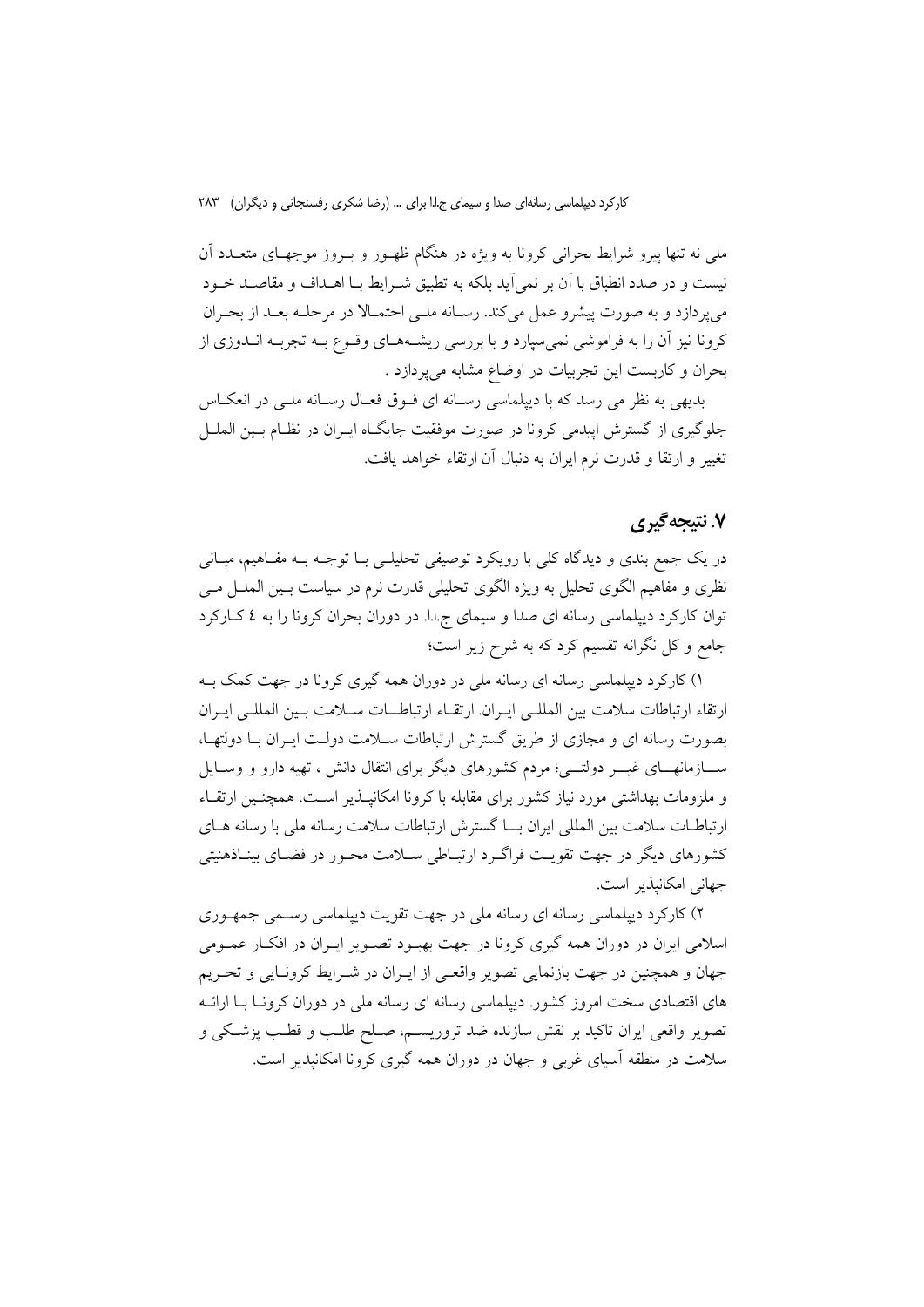۳) کارکرد دیپلماسی رسانه ای رسـانه ملـی در دوران کرونـا در جهـت تصـویر سـازی واقعی از ملل دیگر در دوران همه گیری کرونا به دور از اغراق و کمک بــه عینیــت گرایــی خبری بین المللی از ملل دیگر در این دوران. این کارکرد به عنـوان مثـال در جهـت روشــن کردن افکار عمومی در باره واکسیناسیون گسترده کشورهای دارا و ثروتمند با انحصـارگرایی توزیع واکسن در کشورهای ثروتمند و توسعه یافته امکانیذیر شده و این مهم باعث تــاخیر و ناکامی بسیاری از کشورهای در حال توسعه و کمتر توسعه یافته شده است.

٤) کارکرد دیپلماسی رسـانه ای رسـانه ملـی در جهـت تضـعیف دیپلماسـی رسـانه ای ۔<br>اَمریکا و غرب در بدبین سازی افکار عمومی جهان نسبت به ایران. این کــارکرد دیپلماســی رسانه ای رسانه ملی در واقع در جهت خنثی کردن دیپلماسی رسانه ای آمریکI و غــرب در بازنمایی تصویر مخدوش از ایران و جلوگیری از تشـدید تخاصـمات بـین المللـی و ایجـاد جریان سازی خبری بین المللی ضد جمهوری اسلامی ایـران اسـت. دیپلماسـی رسـانه ای آمریکـا و غـرب ضـد جمهـوري اسـلامي ايـران، در دوران همـه گيـري كرونـا بـه دنبـال تصویرسازی از ایران به عنوان کشور مساله ساز جنگ طلب و حـامی تروریســم کــه مــدام امنیت همسایگانش را تهدید مـی کنـد اسـت. دیپلماسـی رسـانه ای آمریکـا و غـرب ضـد جمهوری اسلامی ایران، در دوران همه گیری کرونا همچنین به دنبال تصویرسـازی از ایــران به عنوان کشوری با آلودگی شدید کرونایی و عامـل سـرایت کرونـا در منطقـه خـاور میانـه است.

بدیهی است که هر ٤ کارکرد جامع و کل نگرانـه دیپلماسـی رسـانه ای صـدا و سـیمای ج.اً. در دوران بحران كرونا به ارتقاء قدرت نرم ايران در عرصه بين المللي كمك مي كنند.

در یک جمع بندی و دیدگاه ژرفانگر با رویکرد توصیفی تحلیلـی بــا توجــه بــه مفــاهیم، مبانی نظری و مفاهیم الگوی تحلیل به ویژه الگوی تحلیلی قدرت نرم در سیاست بین الملــل می توان کارکرد دیپلماسی رسانه ای صدا و سیمای ج.ا.ا. در دوران بحـران کرونـا را بـه ٤ کارکرد ژرفانگر تقسیم کرد که به شرح زیر است؛

۱) کارکرد دیپلماسی رسانه ای صدا و سیمای ج.ا.ا. در دوران بحـران کرونــا در راســتای مانع زدایی در گفتگو و بسترسازی برای گفتگو در دوران بحران کرونا برای تحقق گفتگـوی بین ملت ایـران و دولتمـردان و همچنـین ملتهـای کشـورهای توسـعه یافتـه ( Developed Countries)، کشورهای در حال توسعه (Developing Countries) و کشورهای کمتـر توسـعه يافته(Least Developed Countries) در جهت ارتقاء ارتباطـات سـلامت ايـران. ايــن كــاركرد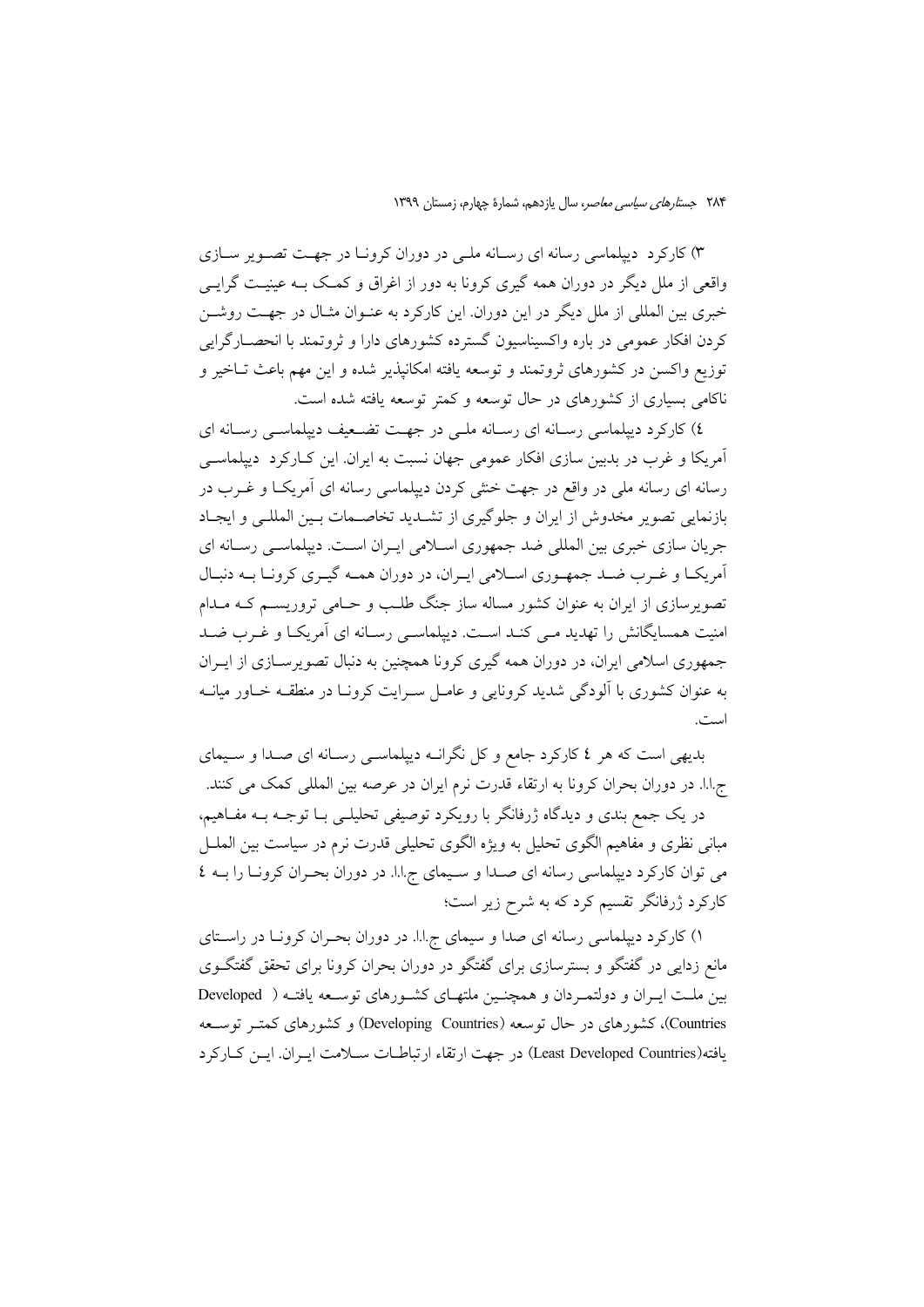رسانه ملي به آگاهي بخشي و پيوستگي افكار عمومي ملي مـردم ايـران بــه افكــار و ديــدگاه های دولتمردان و افکار عمومی مردم کشورهای مختلف جهان کمک مـبی کنـد. بـه عبــارت دقیقتر به آگاهی بخشی و پیوسـتگی فضـای بینـاذهنیتی مـردم ایـران بـا دولتمـردان و مـردم کشورهای مختلف جهان کمک مـی کنـد. ایـن کـارکرد رسـانه ملـی بـرای مـانع زدایـی از تصویرسازی مخدوش و نادرست از مردم و دولتمردان ایران در **رسانههـای غربـی جریــان** اصلی؛ که عرصه قدرتنمایی سیاستمداران کشورهای آمریکایی و غربی است نیز کمک می کند.

۲) کارکرد دیپلماسی رسانه ای صدا و سیمای ج.ا.ا. در دوران بحـران کرونـا در راسـتای مانع زدایی در گفتگو و بسترسازی برای گفتگو در دوران بحران کرونا برای تحقق گفتگـوی بین دولتمردان ایران و دولتمردان و همچنین مردم کشـورهای توسـعه یافتـه، کشـورهای در حال توسعه و كشورهاي كمتر توسعه يافته در جهت ارتقـاء ارتباطـات سـلامت ايـران ايــن کارکرد رسانه ملی به آگاهی بخشی و پیوستگی افکار و دیـدگاه هـای دولتمـردان ایـران بـه افکار و دیدگاه های دولتمردان و افکار عمومی مردم کشورهای مختلـف جهـان کمـک مـی کند. به عبارت دقیقتر به آگاهی بخشی و پیوستگی فضای بیناذهنیتی دولتمردان ایران با مــردم و دولتمردان کشورهای مختلف جهان کمک می کند. ایــن کــارکرد رســانه ملــی بــرای مــانع زدایی از تصویرسازی مخدوش و نادرست از مردم و دولتمردان ایران در **رسانههـای غربــی** جریان اصلی؛ که عرصه قدرتنمایی سیاستمداران کشورهای آمریکایی و غربی است نیــز کمک می کند.

۳) کارکرد دیپلماسی رسانه ای صدا و سیمای ج.ا.ا. در دوران بحـران کرونـا در راسـتای کمک به ارتباطات سیاسی و دیپلماسی کـارا و اثـربخش دولتمـردان ایــران بـا دولتمـردان و همچنین مردم جهان درگیر در بحران کرونازدر جهت ارتقاء ارتباطـات سـلامت ايــران. ايــن کارکرد رسانه ملی به عنوان تاثیرگذاری بر فضای فراگرد ارتباطی رسانه هـای غربـی جریـان اصلی که جریان های سیاسی بین المللی را برای تاثیرگذاری بـر مـدیریت ادراک دولتمـردان دیگر کشورها در قبال ایران به عنوان کشور مساله ساز کرونایی در خاور میانــه ترغیــب مــی كنند.

٤) كاركرد ديپلماسي رسانه اي صدا و سيماي ج.ا.ا. در دوران بحـران كرونـا در راسـتاي کمک به درک بهتر شیوه ارتباط و دیپلماسی کارا و اثربخش مردم ایران با مـردم ًو همچنـین دولتمردان جهان درگیر در بحران کرونا در جهت ارتقاء ارتباطات سلامت ایران. این کــارکرد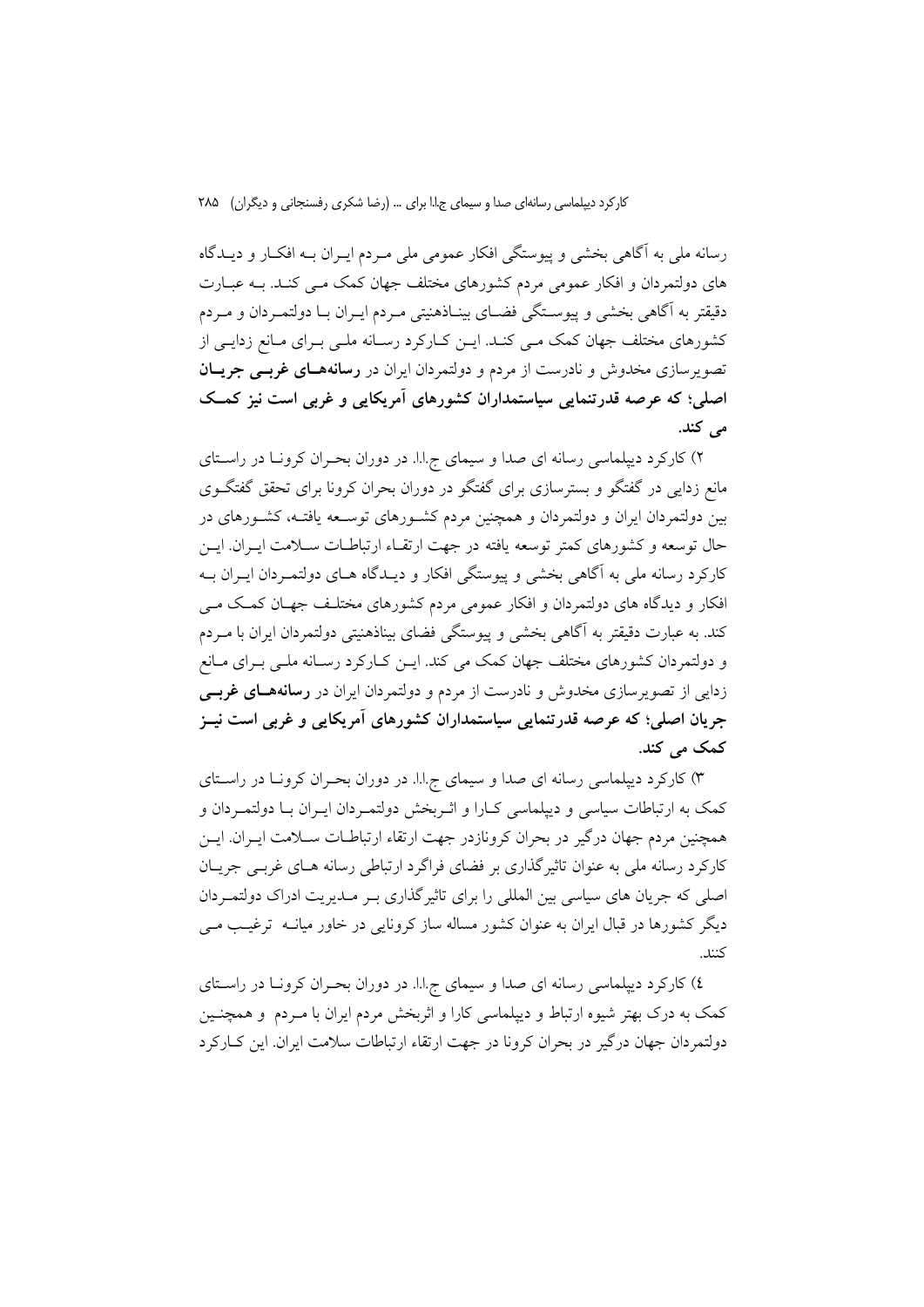رسانه ملي به عنوان تاثیر گذاري بر فضاي فراگرد ارتباطي رسانه هاي غربي جريان اصلي ک جریان های سیاسی بین المللی را برای تاثیر گذاری بر مدیریت ادراک مـردم جهـان در قبـال ایران به عنوان کشور مساله ساز سیاسی، امنیتی و کرونایی در خاور میانه ترغیب می کنند.

همه این کارکردها در دوران ظهـور و بـروز موجهـای جدیـد شـیوع کرونـا در ایـران و همچنین در دورانی که واردات واکسن خارجی کرونا و تولید واکسن کرونا در داخـل هنــوز در کشور در مرحله آغازین است بسیار مهم و حایز اهمیت هستند و بــه ارتقــاء قــدرت نــرم ایران در عرصه بین المللی کمک می کنند.

از سوی دیگر، برای دستیابی ایران به منافع ملی حـداکثری بایـد هـر ۸ کـارکرد یعنـی ٤ کارکرد جامع و کل نگرانه و همچنین ٤ کارکرد ژرفانگر دیپلماسی رسانه ای صدا و سـیمای ج.ا.ا. در دوران بحران کرونا به خوبی مورد استفاده بهینه قرار گیرد. برای تحقــق ایــن امــر بــا توجه به يافته هاي تحقيق حاضر، بايد به راهبرد فوق فعال رسانه ملي در مقابله بــا دييلماســي عمومی ضد ایرانی آمریکا در دوران کرونا توجه جدی شود. بر طبق این راهب د به شفاف سازي درباره وجه ضد بشري تحريمهاي آمريكا عليه ايران در دوران كرونا، تاكيـد و همچنـين عدم همکاری ایالات متحده با جامعه بین الملل در تـأمین سـلامت جهـانی ، برجسـته سـازی شو د.

با توجه به مفاهیم، مبانی نظری و مفاهیم الگوی تحلیل ؛ اقدامات زیر بــه تحقــق راهبــرد فوق فعال رسانه ملي در مقابله با دييلماسي عمومي ضد ايراني آمريكـا در دوران كرونــا و بــه دنبال آن استفاده بهینه از کارکردهـای دیپلماسـی رسـانه ای صـدا و سـیمای ج.ا.ا. در دوران بحران کرونا کمک می کند؛

۱-مانور تبلیغاتی گسترده از طریق دیپلماسی رسانهای و به ویژه شبکه هـای بـرون مـرزی رسانه ملی بر روی آسیب های تحریمهای ایالات متحده بر منافع ملی ایران در عرصــه نظــام یزشکی و درمانی کشور در رابطه با واردات مواد اولیـه، دارو و تجهیـزات پزشـکی در شـرایط همهگیری ویروس جهانی کرونا و استفاده گسترده از اصطلاحاتی نظیـر«تروریسـم پزشـکی» ایالات متحده آمریکا که توسط وزیر امور خارجه کشورمان مطرح شود.

۲– تاکید رسانهها و به ویژه شبکه های برون مرزی رسـانه ملــی مبنــی بــر اینکــه رفتــار آمريكا در شرايط فعلي و در قبال ايران در حقيقت نــوعي عــدم هـمراهــي در تــامين كالاهــاي عمومي جهاني به نام سلامت و سياسي كردن موضوع بهداشت جهـاني و خــلاف منـافع ملــي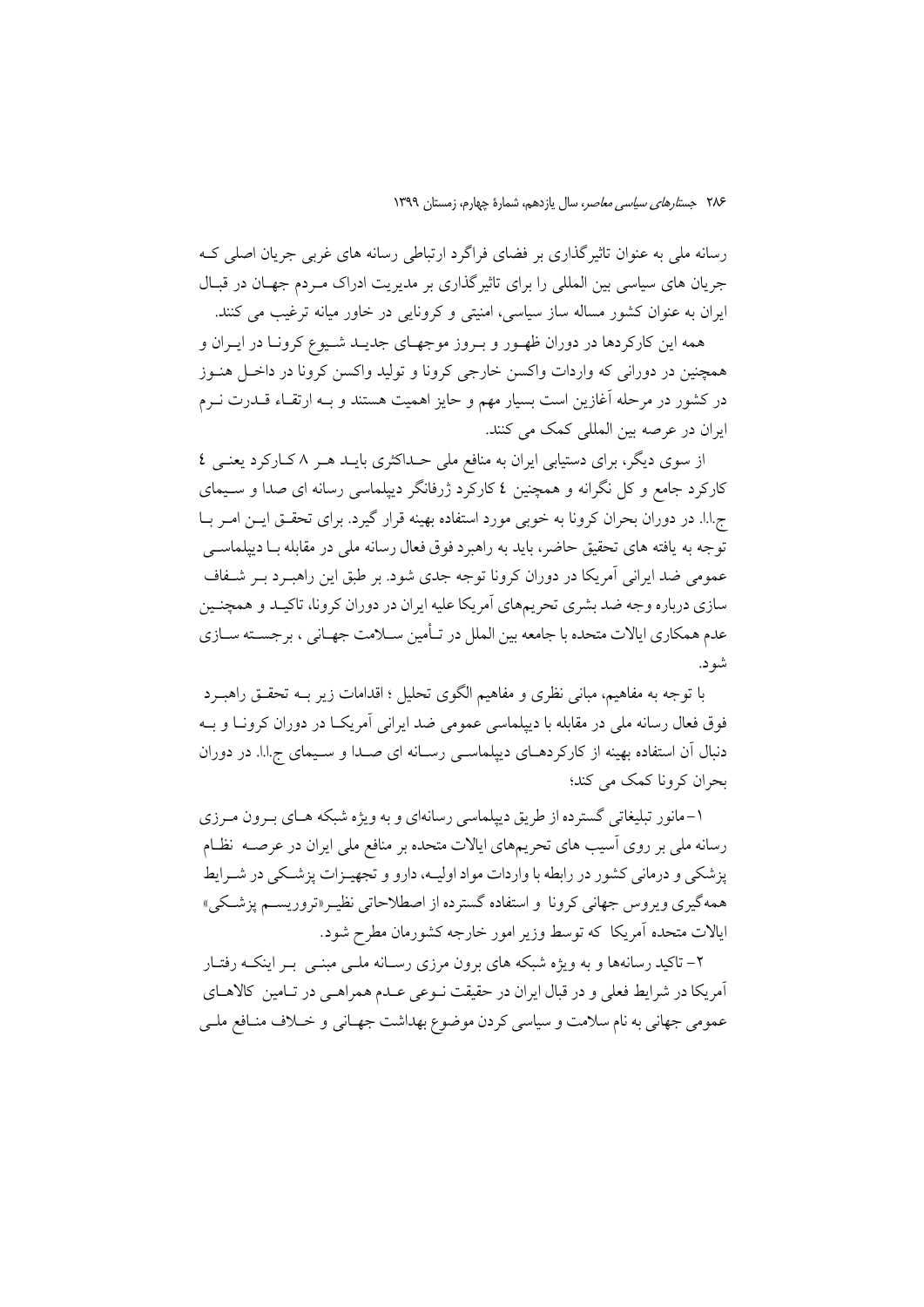ايران است. در اين رابطه مقامات چيني بر ضرورت لغو تحريم أمريكا عليـه ايـران بـه واسـطه چالشی که برای کل پشریت ایجاد می شود تاکید کرده اند.

۳– آگاه سازی افکار عمومی از طریق دیپلماسـبی رسـانهای و رسـانه ملـبی در رابطـه بــا .<br>فعالیت گروههایی در امریکا مانند گروهی به نام «متحد علیه ایـران هســتهای» کــه هــر گونــه صادرات دارو به ایران حتی در شرایط فعلی را نیز نادرست میداند(چنین آگIه ســازیهــایی می تواند تاثیر دیپلماسی عمومی ایالات متحده در کشـورمان را تضـعیف کنـد و بـه کــاهش قدرت نرم أمريكا در قبال ايران بينجامد).

٤–استفاده از فرصت انتشار بیانیه ایران و ٢٥ کشور جهان علیه تحریمهای یک جانبـه و ظالمانه آمریکا؛ برای آگاه سازی افکار عمومی جامعه جهانی از اقدامات ظالمانه آمریکا علیـه کشورهای مستقل جهان(۲۹ کشور جهان از جمله ایران، سوریه، روسییه، چیبن و عبراق در بیانیه مشترکی با اعلام اینکه تحریمهای اقتصـادی یـک جانبـه و ظالمانـه آمریکـا و برخــی کشورهای غربی علیه برخی کشورهای مستقل جهان به مانع بزرگی برای مقابله با ویــروس كرونا تبديل شده است، خواستار پايان دادن به اين وضعيت شــدند). ايــن بيانيــه در جلســه سوم مجمع عمومی سازمان ملل ویژه حقوق بشر توسـط چـین در ۱۵ مهـر ۱۳۹۹ خوانــده شده است. این مهم در راستای ارتقای قدرت نرم ایران با اسـتفاده از یـک بیانیــه جهــانی در جهت تامین منافع ملی کشور است.

٥– معرفي ايران در رسانه ها و شبكه هاي برون مرزي رسانه ملي به عنوان يكي از چهــار کشور در خط مقدم مبارزه با کرونا به جـای کشـور اشـاعه دهنـده ايـن ويـروس در منطقـه و پیشنهاد کمک متقابل به بیماران در امریکاو سایر نقاط جهان و ابراز نگرانی نسبت به وضـعیت آنها.

یا توجه به نظر کارشناسان روابط بین الملل اثرات و چالش های سیاسی بین المللی بحیران همه گیری ویروس کرونا باعث تغییر الگوهای فکری و رفتاری قدرت هـای بـزرگ همچـون اًمریکا و چین شده است، بنابراین دیپلماسی رسانهای رسانه ملی برای دستیابی حـداکثری بــه منافع ملی در دوران بحران کرونا باید متناسب با تغییرات الگو هـای فکـری و رفتـاری قــدرت های بزرگ چین،روسیه ، امریکا و اتحادیه اروپا در مواجهه با بیمـاری کرونـا ویـروس شـکل بگیرد. این تغییرات به گونهای است که اسطوره نفوذ و شکست ناپذیری امریکا با این بیمـاری فرو ریخته و اروپاییها نیز به سوی تقویت ناسیونالیسم و کاهش تعهد در قبال اتحادیه حرکت مي كنند. از طرفي گمـان مـيرود در پسـاكرونا احتمـال افـزايش همكـاريهـاي بـين المللـي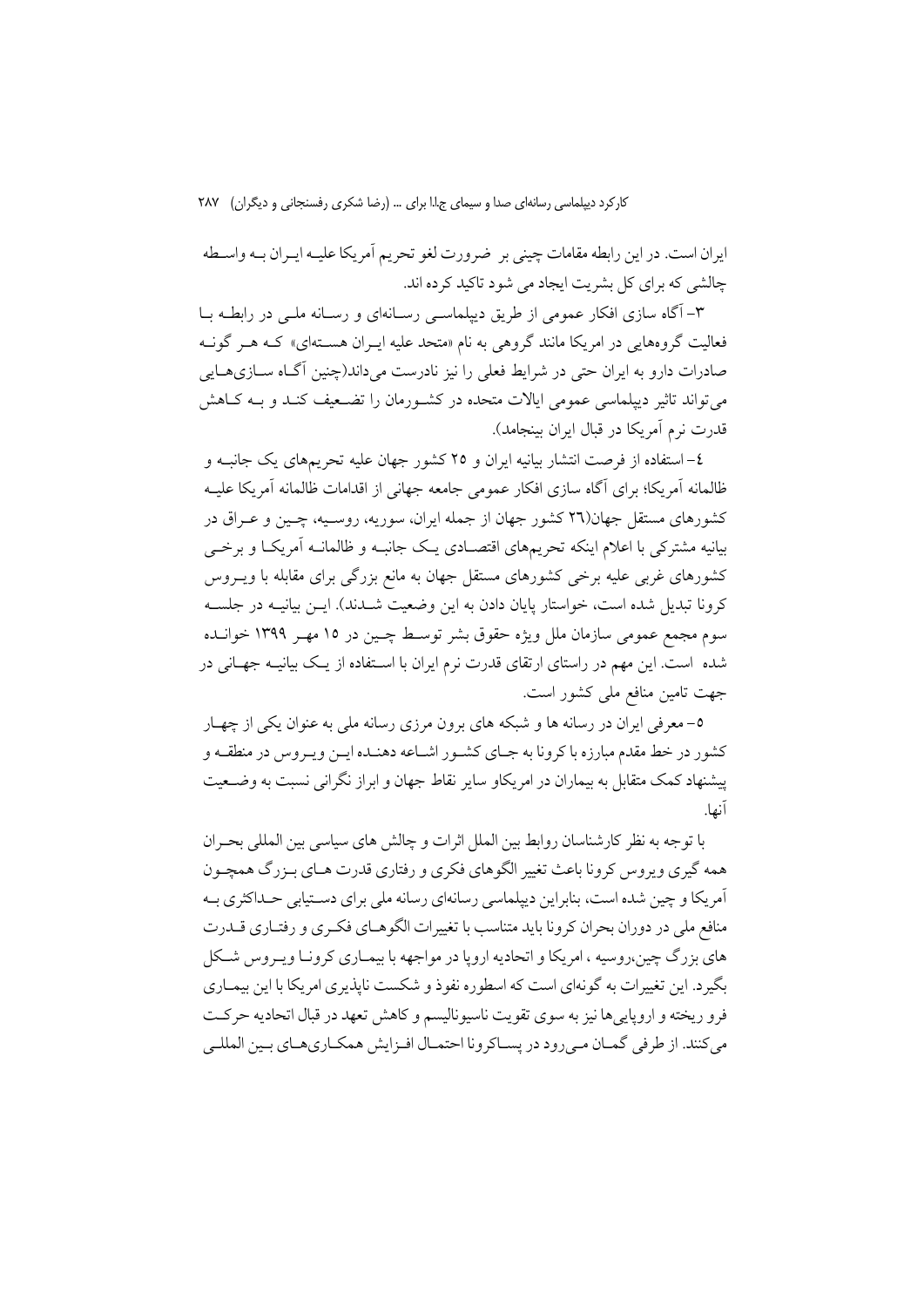درصورت افول نسبی نقش آفرینی امریکا در جهان دور از انتظار نخواهد بود. هر چنـد کـه در دوران ریاست جمهوری جو بایدن به عنوان رئیس جمهور آمریکا تقویت همگرایس اروپیا و آمريكا بيش از پيش مورد انتظار است. اين در صورتي است كه؛ شدت عمل بايــدن در قبــال روسیه و شخص پوتین رئیس جمهور این کشور در مـاه آوریــل ۲۰۲۱ مـیلادی و همچنــین تقابل اَشکار با چین نشان از تداوم رقابت جهانی تمام عیار اَمریکا با قدرتهای بزرگ روسـیه و چین دارد. بنابراین استفاده حداکثری از ظرفیت دیپلماسی رسانهای رسانههای کشور به ویژه رسانه ملی برای دستیابی حداکثری به منـافع ملـی در دوران بحـران کرونـا از رقابـت موجـود آمریکا با روسیه و چین بسیار مهم و حائز اهمیت است.

گفتنی است، علاوه بر موارد ٥ گانه فوق موارد زیر نیز به تحقق راهبرد فــوق فعــال رســانه ملی در مقابله با دیپلماسی عمومی ضد ایرانی آمریکا در دوران کرونا و بــه دنبـال آن اســتفاده بهینه از ٤ کارکرد دیپلماسی رسانه ای صدا و سیمای ج.ا.ا. در دوران بحران کرونا کمک مــی كند؛

٦- تشدید فشار امریکا بر چین با نامیدن کرونا بــه عنــوان ویــروس چینــی یکــی از تغییــر الگوهای رفتاری امریکا در دوران کرونـایی در دوران ریاسـت جمهـوری دونالـد ترامـپ در اّمریکا بود. بنابراین متوسل شدن جمهوری اسلامی ایران به چین به عنوان الگو بـرای رهــایی از مخمصه كرونا، در صورت بازگشت امريكا به برجام در دوران جو بايــدن رئـيس جمهـور فعلی آمریکا در شرایط فعلی بر خلاف منافع ملی ایران بوده و جایز نیست. لـزوم بـازنگری در رويكرد ديپلماسي رسانهاي رسانههاي كشور به ويژه رسانه ملي براي دستيابي حداكثري بـه منافع ملي در دوران بحران كرونا بسيار مهم و ضروريست.

٧- با توجه به نظر كارشناسان روابط بين الملل، ايدههـاي جديـد حكمرانـي مثـل دولـت تمدني در جهان يساكرونا بيشتر مورد توجه قرار مي گيرد، بنابراين ديپلماسـي رسـانهاي رسـانه های کشور به ویژه رسانه ملی برای دستیابی حداکثری به منافع ملی در دوران بحران کرونا باید بر گفتمان سازی درباره دولت تمدنی جمهوری اسلامی برای زمینه سازی ظهور این دولت در مقابل دولت-ملت غربي در دوران يساكرونا بيردازند. از سوى ديگر بــه نظـر كارشناســان مهــار سریع کرونا با یک رویکرد ملی قوی و از طریــق حکمرانــی هوشــمند، بــر اعتبــار منطقــهای و جهاني ايران مي افزايد.

۸– دیپلماسی رسانهای هوشمند رسانهای کشور به ویژه رسـانه ملـی بایــد بــا اسـتفاده از تمامی امکانات موجود ملی و بین المللی برای دستیابی حداکثری به منافع ملی کشورمان بـه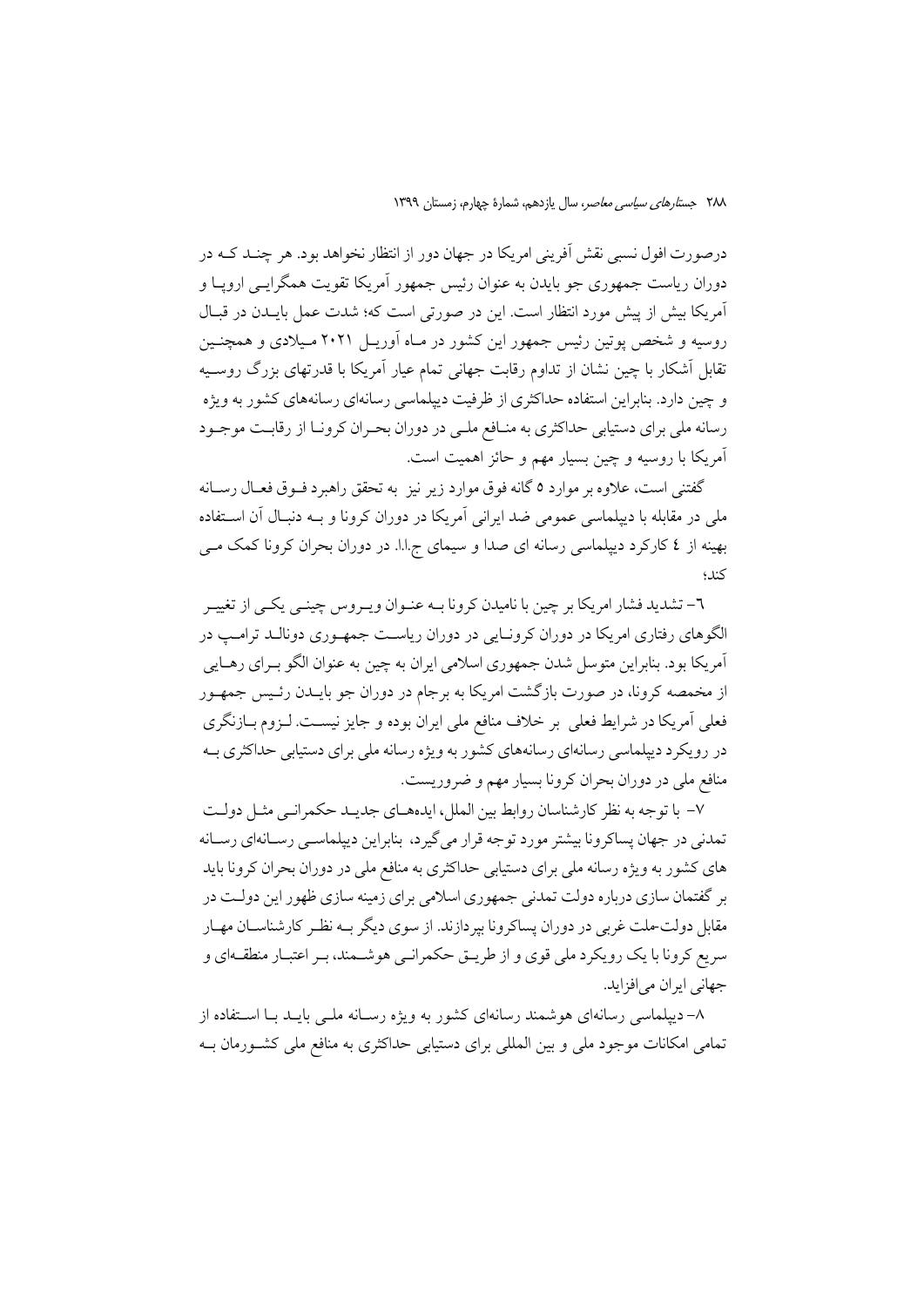طور همزمان به دو اصل «رشد اقتصادی کشور» از طریق تقویت همکـاریهـای منطقـهای و «تولید امنیت در کشور» توجه جدی داشته باشـد. ایـن مهـم بـه تقویـت جایگـاه منطقـهای کشورمان در دوران همهگیری کرونا و پساکرونا در جهان منجر خواهد شد.

از سوی دیگر برای موفقیت دیپلماسی رسانهای ایران در سطح جهانی و فضای پیچیده بین المللي(بحران همهگیري كرونا و دوران يساكرونا) بايد رسانه ملـي بـا اسـتفاده از همـه رسـانه های دیداری و شنیداری و به ویژه اینترنت با مخاطبان جهانی گفتگو کند.

۹- با توجه به اینکه افکار عمومی مخاطبان جهانی و همچنین فضای بینـاذهنیتی جهـانی بسیار متکثر، متنوع و بعضا متضـاد اسـت، تاثیرگـذاری بـر آن بسـیار سـخت و نیازمنـد بـه کارگیری کارشناسان زبده رسانه ایست. اگر رسـانه ملـی مـی خواهــد در دوران همــه گیــری کرونا در جهان به موفقیت دست یابد باید تعارضات بین المللم کشورمان را تا حد امکــان از طریق دیپلماسی رسانه ای با همکاری وزارت خارجه کنترل کند و در صورتی کـه تعارضــی به وجود آمد باید بتواند بین از دست دادن اعتماد مخاطب و همچنین دست نیافتن بــه منــافع ملی تعادل ایجاد کند که انجام چنین کاری نیازمند یک رسانه قوی است. بدیهی است ایـن مهم به ارتقاء قدرت نرم ایران در عرصه بین الملل کمک می کند.

#### كتابنامه

اي، لوسين و همكاران (١٣٨٠)، «بحرانها و توالي در توسعه سياسي»، ترجمه :غلامرضـا خواجـه سـروي، تهران :يژوهشكده مطالعات راهبردي. برزگر،کیهـان(۱۳۹۹). «دیپلماســی هوشــمند در عصــر کرونــا»، هشــتم اردیبهشــت ۹۹ روزنامــه شــرق، https://sharghdaily.com/fa/Main/Detail/263110/ ٢٦٣١١٠ تاجران،علیرضا و عباس اسدي و فاطمه عیـدي (١٣٩٦) ، «ديپلماسـي رسـانهاي در مـذاكرات هسـتهاي» ، پژوهش نامه ایرانی سیاست بین الملل، دانشگاه فردوسی مشهد. خانبي، محمدحسن و محمدي سيرت، حسين (١٣٩٧)، «نسبت عملي منافع ملي و ايدئولوژي اسـلامي در سیاست خارجی جمهوری اسلامی ایران»؛ دوفصلنامه علمی یژوهشی جامعه شناسبی سیاسبی جهـان

> اسلام، دانشگاه شاهد. خجسته باقر زاده، حسن(۱۳۹۳) ، مديريت رسانه ، چاپ اول، تهران: نشر تيسا.

خرازی آذر، رها(١٣٩٤)، درک مفهوم دیپلماسی رسانه ای :رسانهها به عنوان بـازیگران نـوین دیپلماتیـک، فصلنامه تخصصي علوم سياسي، دانشگاه آزاد اسلامي واحد كرج.